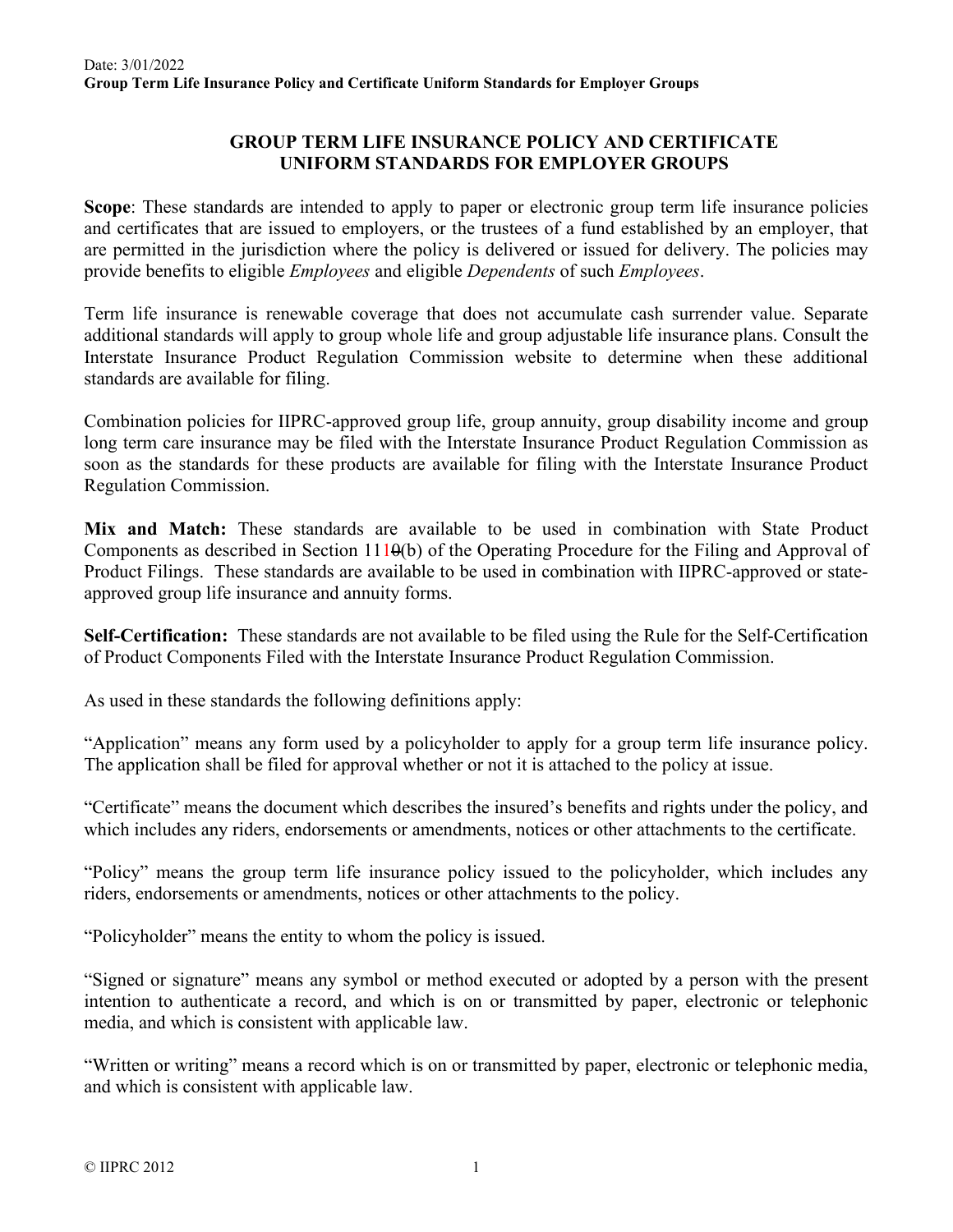## **Drafting Note**:

Other terms may be used in the policy and certificate provided that they are used consistently.

## **§ 1. ADDITIONAL SUBMISSION REQUIREMENTS**

## **A. GENERAL**

The following additional filing submission requirements shall apply:

- (1) For new filings, the filing shall indicate the respective policyholder application, certificate, certificate applications and enrollment forms to be used with the policy.
- (2) All forms filed for approval shall be included with the filing. Changes to a previously approved form shall be highlighted.
- (3) Subsequent group term life form filings submitted for approval shall include only those forms being submitted for approval and should specify any other forms previously approved by the IIPRC that will be used with the subsequently filed forms.
- (4) The specifications page of the policy and certificate shall be completed with hypothetical data that is realistic and consistent with the other contents of the policy or certificate.
- (5) If a filing is being submitted on behalf of an insurance company, include a letter or other document authorizing the firm to file on behalf of the insurance company.
- (6) If the filing contains an insert page, include an explanation of when the insert page will be used.
- (7) If the policy or certificate contains variable items, include the Statement of Variability. The submission shall also include a certification that any change or modification to a variable item shall be administered in accordance with the requirements in the Variability of Information section, including any requirements for prior approval of a change or modification.
- (8) Include a certification signed by an insurance company officer that the policy and certificate forms each have a minimum Flesch Score of 50.
- (9) Include a description of any innovative or unique features of each form.
- (10) State whether the insurance provided under the policy is sex-distinct or unisex. If sex-distinct, the insurance company shall confirm that the policy will not be issued in any employer-employee plans that are subject to the *Norris* decision and/or Title VII of the Civil Rights Act of 1964.

## **B. VARIABILITY OF INFORMATION**

(1) Any information appearing in the policy and certificate that is variable shall be bracketed or otherwise marked to denote variability. The submission shall include a Statement of Variability that will discuss the conditions under which each variable item may change.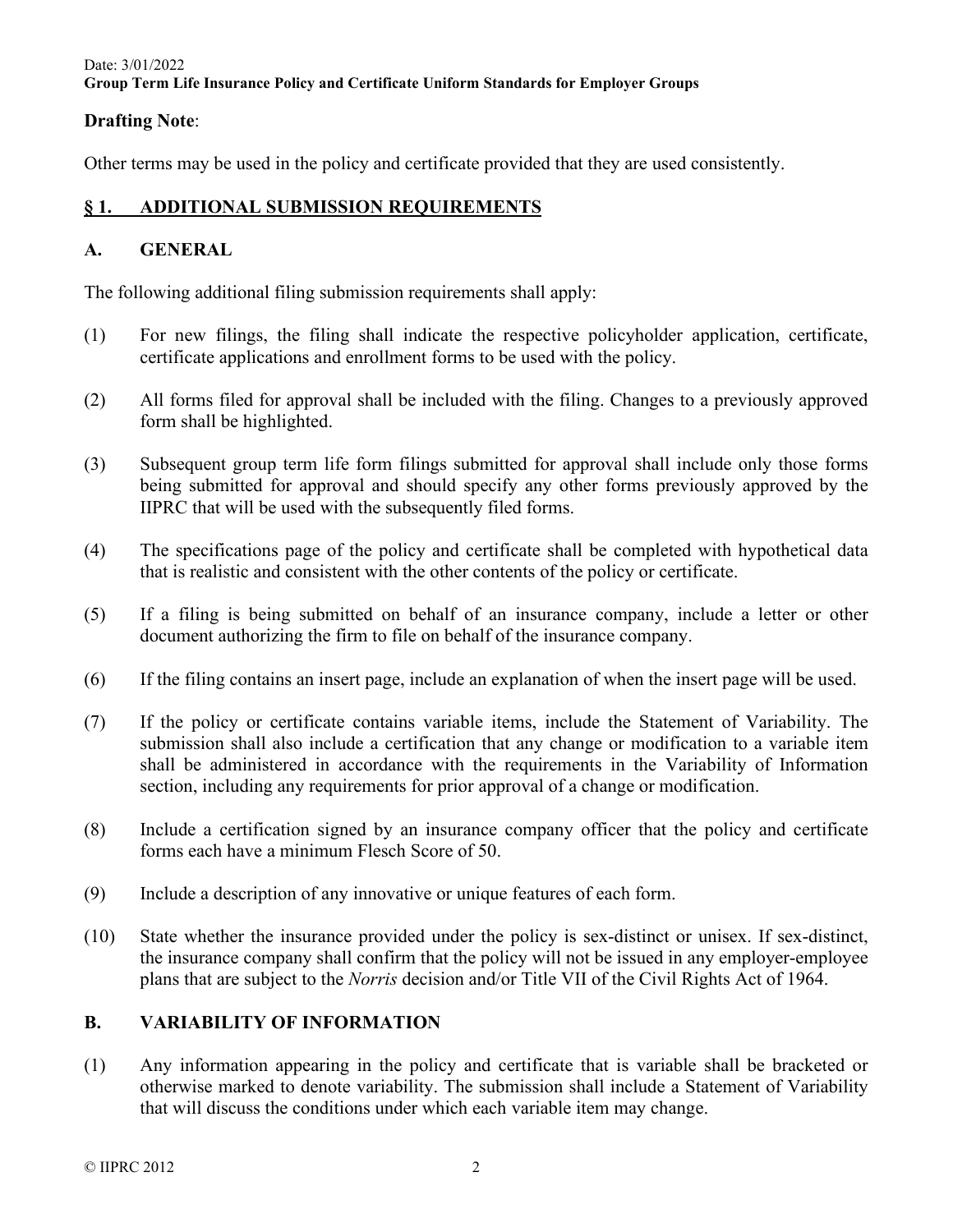- (2) Variability shall be limited to policy and certificate definitions, periods of time, percentages, numerical values, benefits available, benefit schedules and amounts, eligibility rules and other plan parameters that are subject to the policyholder's plan design.
- (3) Variability may not be used unilaterally by the insurance company to change or modify in-force group coverage if such change or modification would have the effect of increasing premiums or decreasing benefits, unless the policy reserves the right of the policyholder or the insurance company to effect such change or modification under the terms of the group coverage, or unless such change or modification is required by state or federal law.
- (4) The Statement of Variability shall discuss both the conditions under which each variable item may change as well as alternative content to which the item may change. The Statement of Variability shall present reasonable and realistic ranges for the item that may change. A zero entry for a range of values on the specifications page for any benefit or credit provided for in the policy or certificate is unacceptable. Any change to a range requires a re-filing for prior approval.

**Drafting Note:** In situations where multiple classes are included in one certificate or multiple benefits options are included in one certificate an entry such as "not applicable" or "not applied for" or "as shown in the enrollment form" is acceptable.

- (5) Notwithstanding paragraph (1) above, the following items may be denoted as variable and changed without notice or prior approval:
	- (a) Items such as the insurance department address and telephone number, insurance company address and telephone number, officer titles, and signatures of officers located in other areas of the policy and certificate; and
	- (b) Items that would be considered illustrative such as name of policyholder or *Certificateholder,* policy and certificate number, covered or eligible class, effective dates, the jurisdiction where the policy is delivered or issued for delivery, etc.

## **C. READABILITY REQUIREMENTS**

- (1) The policy and certificate text shall achieve a minimum score of 50 on the Flesch reading ease test or an equivalent score on any other approved comparable reading test. See Appendix A for Flesch methodology.
- (2) The policy and certificate shall be presented, except for specification pages, schedules and tables, in not less than ten point type, one point leaded.
- (3) The style, arrangement and overall appearance of the policy and certificate shall give no undue prominence to any portion of the text of the policy or to any riders, endorsements or amendments.
- (4) The policy and certificate shall contain a table of contents or an index of their principal sections, if the policy and certificate have more than 3,000 words printed on three or fewer pages of text or if the policy and certificate have more than three pages regardless of the number of words.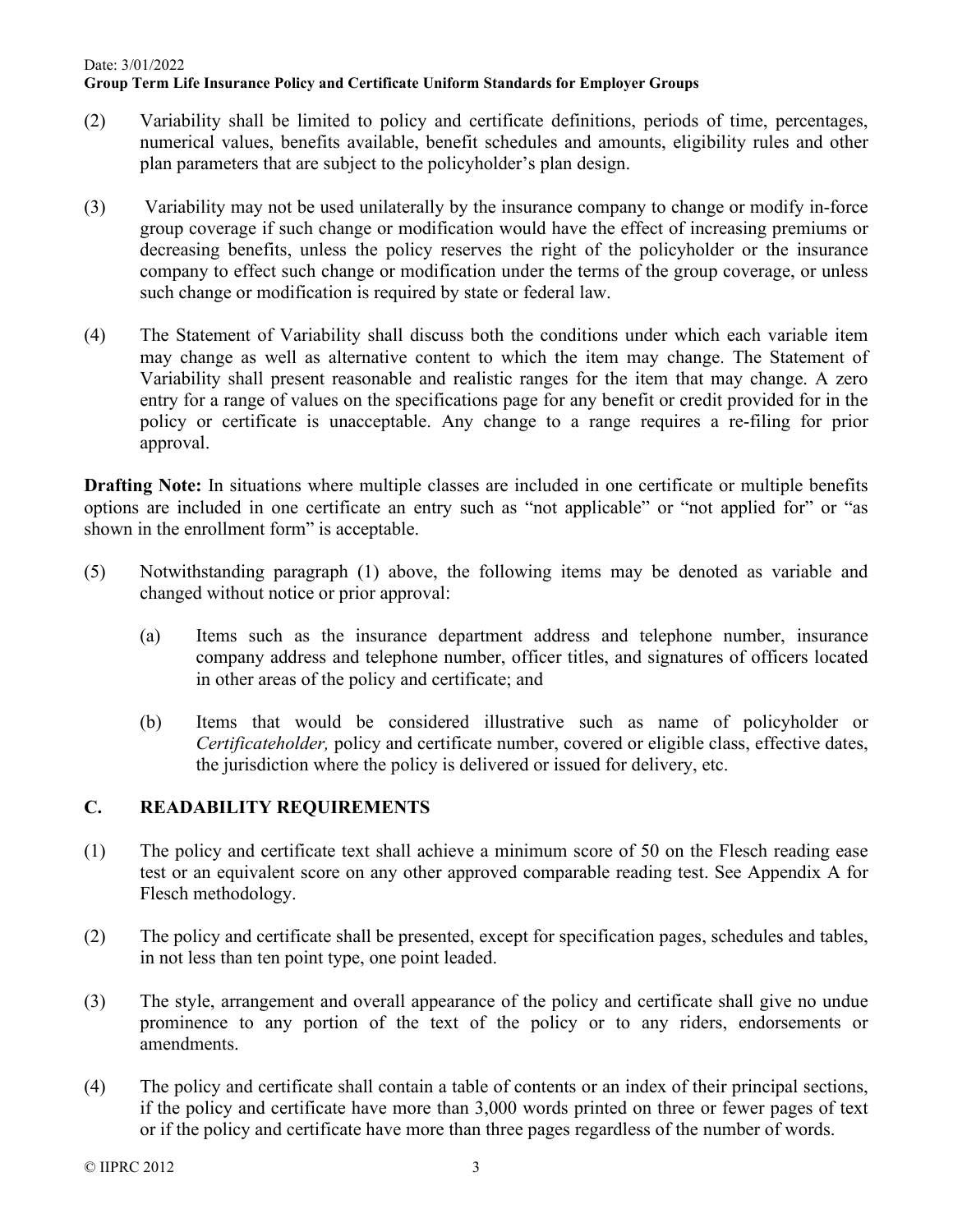# **§ 2. GENERAL FORM REQUIREMENTS**

## **A. POLICY AND CERTIFICATE STRUCTURE**

- (1) The policy shall include the provisions applicable to the policyholder and may or may not include the provisions applicable to *Covered Persons* if such provisions are included in a separate certificate. Regardless of the structure selected, the certificate shall always include the provisions applicable to *Covered Persons*. These group term life standards assume that the policy includes the provisions applicable to the policyholder and the certificate includes the provisions applicable to *Covered Persons*.
- (2) The policy and certificate shall state that a *Certificateholder's* benefits and rights under the policy shall not be less than those stated in the certificate.
- (3) The standards allow policies or certificates to be delivered in a paper or electronic format. If electronic format is used, the insurance company shall describe the procedures that will be used to deliver the policy or certificate. Upon request, the policyholder or its plan administrator shall deliver a paper copy of the certificate to the *Certificateholder*.

## **B. CERTIFICATES**

- (1) The policy shall include a provision regarding certificates. The provision shall state that the insurance company shall provide certificates for delivery to each *Employee.*
- (2) The certificate shall describe the benefits and rights under the certificate.
- (3) The certificate shall state that the insurance company certifies that the *Certificateholder* is insured for the benefits described in the certificate, subject to the provisions of the certificate.
- (4) The certificate may state that the policy is a contract between the insurance company and the policyholder and may be changed or ended without the *Certificateholder's* consent.
- (5) The certificate shall include a statement in prominent print instructing the *Certificateholder* to read the certificate carefully and note that insurance benefits may be subject to certain requirements, reductions, limitations and exclusions. "Prominent print" means, for example, all capital letters, contrasting color, underlined or otherwise differentiated from the other type on the form.
- (6) If the certificate is issued to replace a certificate previously issued by the insurance company, the certificate shall state that it replaces such previous certificate.
- (7) The certificate may state that it is not valid unless the insurance company's certificate confirmation statement is attached to the certificate. The confirmation statement may include its date of print, insurance company name, *Certificateholder's* name, address, tax identification number, date of hire, insurance benefits, amounts and effective dates.
- (8) The certificate shall state that the *Certificateholder* may inspect a copy of the policy.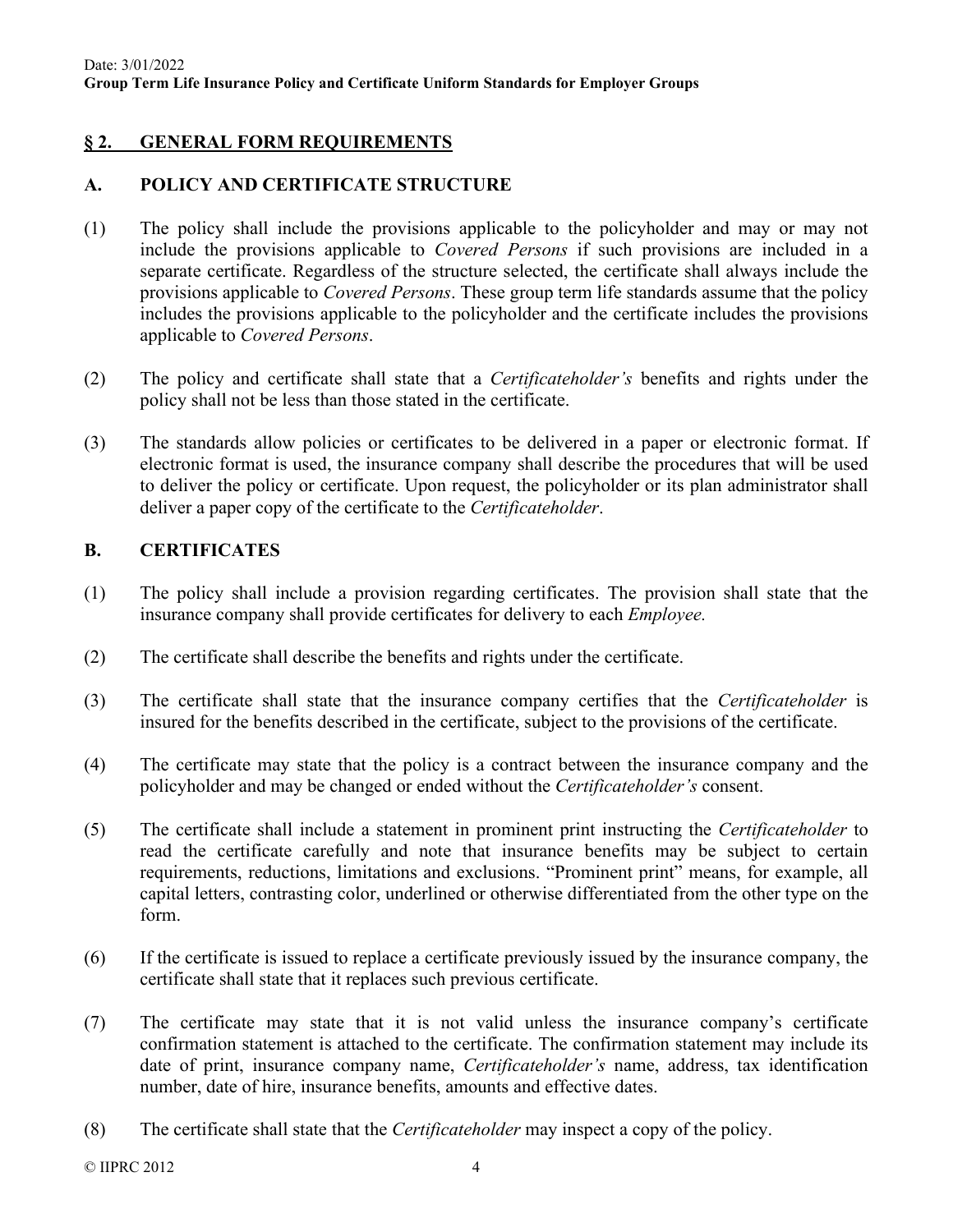# **C. COVER PAGE OR FIRST PAGE**

- (1) The full corporate name, including city and state of the insurance company shall appear in prominent print on the cover page or first page of the policy and the certificate.
- (2) A marketing name or logo may also be used on the cover page or first page of the policy and certificate provided that the marketing name or logo does not mislead as to the identity of the insurance company.
- (3) The insurance company's complete mailing address for the home office or the office that will administer the benefit provisions of the policy shall appear on the cover page or first page of the policy and the certificate. The cover page or first page of the policy and the certificate shall include a telephone number of the insurance company and, if available, some method of Internet communication.
- (4) The telephone number of the insurance department of the state where the policy is delivered or issued for delivery is required on either the cover page or first specifications page of the certificate.
- (5) Two signatures of insurance company officers shall appear on the cover page of the policy.
- (6) A form identification number shall appear at the bottom of the form in the lower left hand corner of the policy and certificate. The form number shall be adequate to distinguish the form from all others used by the insurance company. The form number shall include a prefix of ICCxx (where xx represents the appropriate year the form was submitted for filing) to indicate it has been approved by the Interstate Insurance Product Regulation Commission.
- (7) A brief description shall appear in prominent print on the cover page or first page of the policy or be visible without opening the policy. A brief description shall appear in prominent print on the cover page or first page of the certificate or be visible without opening the certificate. The brief description shall contain at least a caption of the type of term coverage provided, such as group term life insurance. The brief description of the policy shall also indicate whether the policy is participating or nonparticipating.
- (8) The policy cover page or first page, or specifications page, shall identify:
	- (a) The name of the policyholder, the policy number, and the effective date of the policy; and
	- (b) The jurisdiction in which the policy is issued for delivery, and the policy shall state that the laws of such jurisdiction will govern the policy.
- (9) The certificate may be issued on a named basis or no-name basis.
	- (a) For named basis certificates, the certificate cover page or first page, or specifications page, shall identify:
		- (i) The name of the policyholder;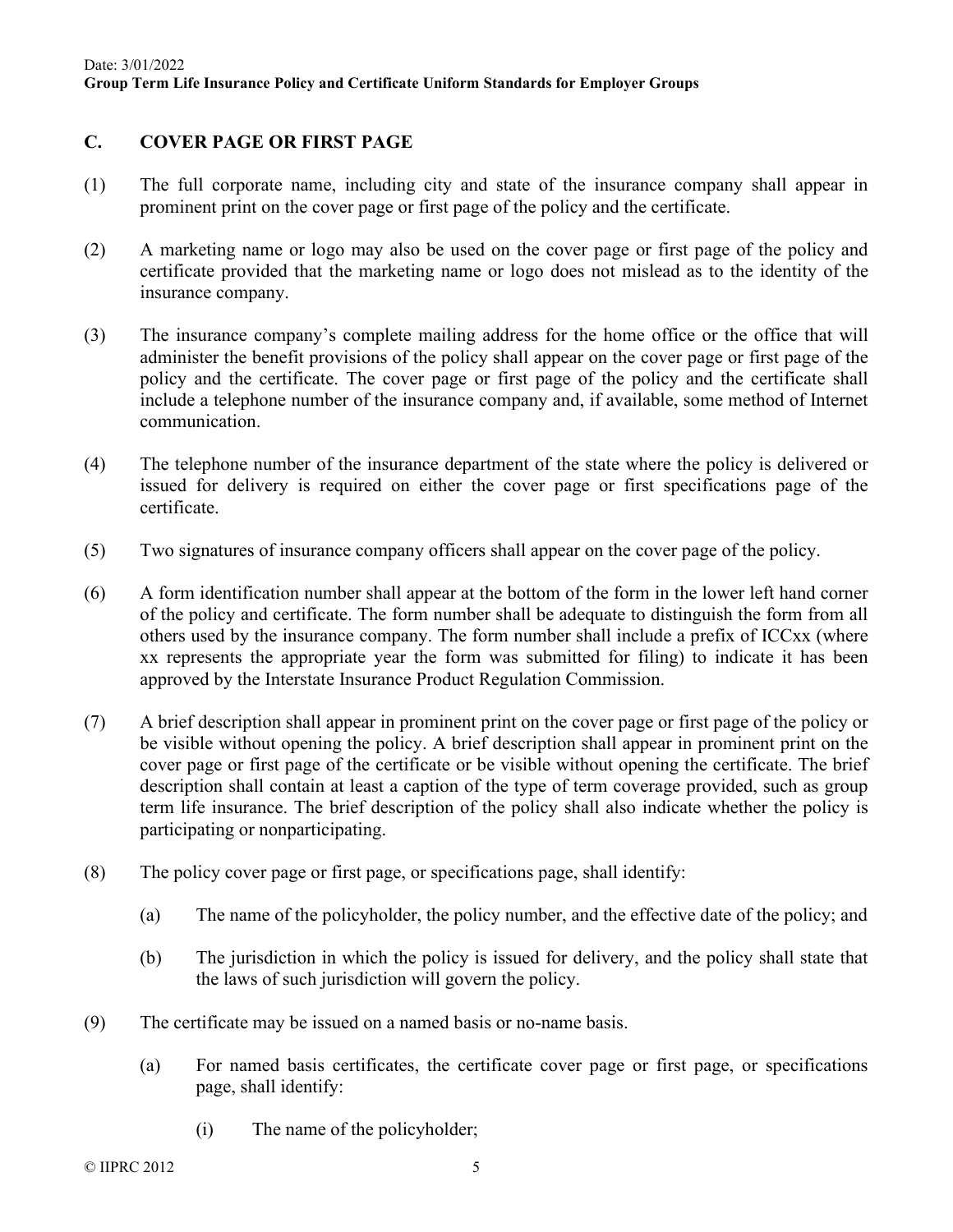- (ii) The policyholder's policy number;
- (iii) The policyholder's mailing address and telephone number and, if available, some method of Internet communication;
- (iv) The name of the *Employee*;
- (v) The certificate number;
- (vi) The effective date of the *Employee's* insurance provided by the certificate; and
- (vii) If *Dependent* insurance is included.
- (b) For no-name basis certificates, the certificate shall identify:
	- (i) The name of the policyholder;
	- (ii) The policy number;
	- (iii) The policyholder's mailing address and telephone number and, if available, some method of Internet communication;
	- (iv) The *Employee* and *Dependent* eligibility requirements, as applicable; and
	- (v) The rules for determining the effective date of insurance.

### **D. SPECIFICATIONS PAGE**

- (1) The specifications page of the policy and certificate shall include the benefits, amounts, durations, which insurance is contributory and which insurance is noncontributory, and any other benefit data applicable to each class of eligible *Employees* and *Dependents*. As an alternative to the completion of a policy specifications page only, the insurance company may attach a sample of each certificate representing each eligible class and its corresponding benefits provided under the policy or refer to the certificates.
- (2) If the policy is a participating policy, the policy specifications page shall indicate that the dividends are not guaranteed. In addition, if the insurance company does not intend to credit dividends, then the policy specifications page shall state that dividends are not expected or anticipated to be paid.

## **E. FAIRNESS**

The policy and certificate shall not contain inconsistent, ambiguous, unfair, inequitable or misleading clauses, provisions that are against public policy as determined by the Interstate Insurance Product Regulation Commission, or contain exceptions and conditions that unreasonably affect the risk purported to be assumed in the general coverage of the policy and certificate.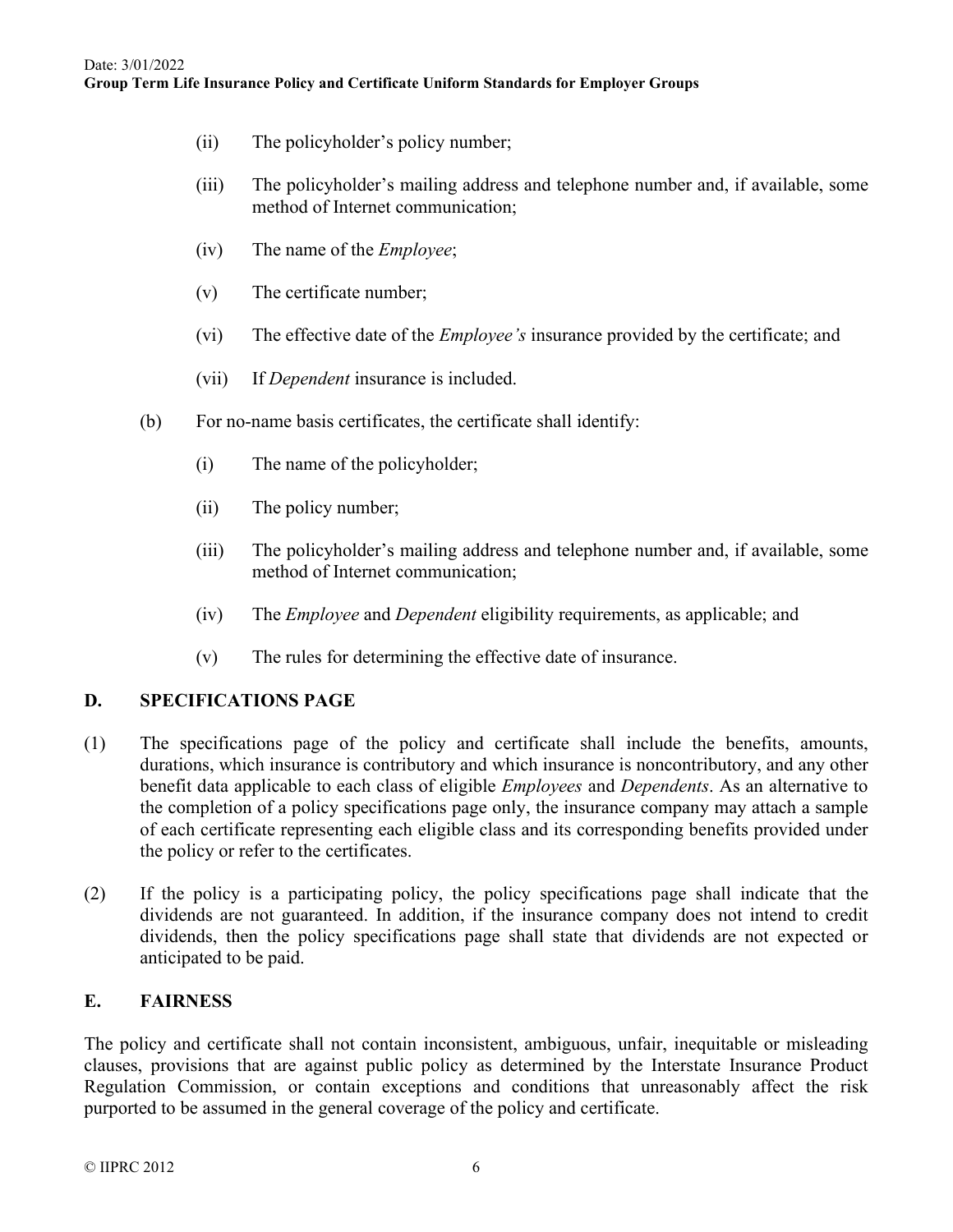## **§ 3. TERMS AND CONCEPTS**

The policy and the certificate shall define certain terms or describe concepts that, as used, will have specific meanings. If the policy or certificate includes the terms and concepts set forth below, the policy and certificate shall define the terms or describe the concepts in a manner consistent with the policyholder's plan and the insurance company's underwriting guidelines. The terms and concepts included below reflect the parameters that are common in the group life market today, but may vary from insurance company to insurance company and policyholder to policyholder. Consequently, the terms included below are examples of language used in group life filings today, but, except as otherwise noted in the terms and concepts for "Child," are not intended to prescribe how each insurance company and each policyholder should define their terms or describe their concepts. The insurance company may identify defined terms or concepts by initial capitalization, italicizing, bolding or other form of highlighting. The plural use of terms defined in the singular shall share the same meaning.

- (1) "*Actively at Work or Active Work"* means that an *Employee* is performing all of the usual and customary duties of the *Employee's* job on a *Full-Time* basis. This may be done at the policyholder's place of business, an alternate place approved by the policyholder, or a place to which the policyholder's business requires the *Employee* to travel. The concept may state that an *Employee* will be deemed to be *Actively At Work* on weekends or policyholder approved vacations, holidays or business closures if the *Employee* was *Actively at Work* on the last scheduled work day preceding such time off.
- (2) "*Beneficiary*" means the person(s) to whom the insurance company will pay the life insurance benefits in accordance with the beneficiary provision of the certificate.
- (3) "*Certificateholder*" means the *Employee* who is eligible for benefits provided by the policyholder's policy and who has received a certificate of insurance.
- (4) "*Child"* at a minimum, means the *Employee's* biological/natural children, adopted children, children placed for adoption, and any other children required to be covered under the civil union, domestic partnership, marriage or other family or domestic relations laws of the state where the policy is delivered or issued for delivery. The term may also include other children in whose lives the *Employee* or the *Employee's Spouse* has an insurable interest.
	- (a) Any or all of the following conditions may also be required for the definition of "*Child*":
		- (i) That the child shall be unmarried or not in a legally-sanctioned domestic partnership or civil union as recognized by applicable state law in the state where the policy is delivered or issued for delivery;
		- (ii) That the child shall reside with the *Employee*;
		- (iii) That the child shall be supported by the *Employee*, whether in whole or in part;
		- (iv) That the child shall be eligible to be claimed by the *Employee* or the *Employee's Spouse* for federal income tax purposes;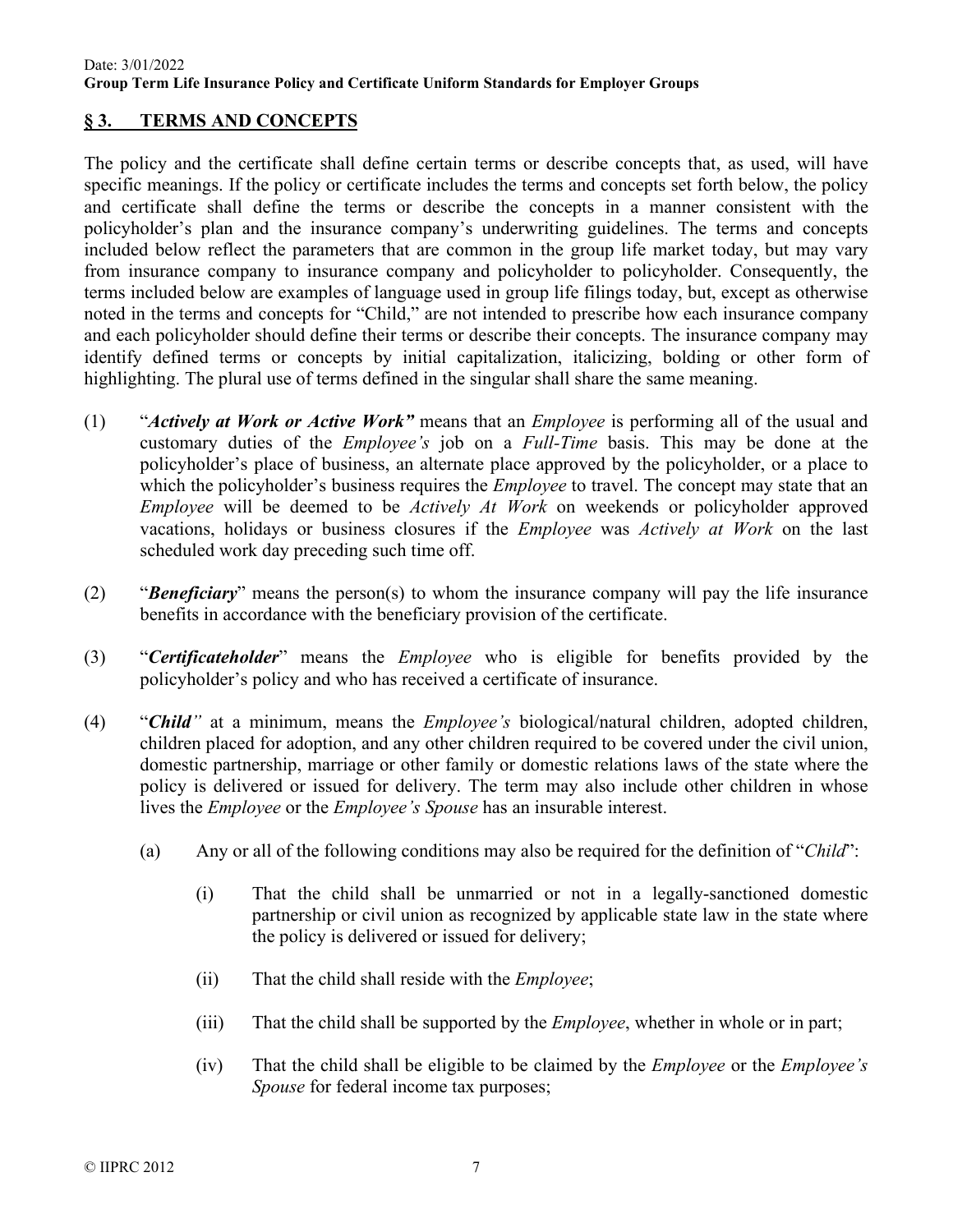- (v) That the child shall not be on full-time active duty in the armed forces of any country or subdivision thereof;
- (vi) That the child's legal residence shall not be outside the United States, its territories or possessions, or Canada;
- (vii) That the child shall not be insured under the policy in any other capacity, such as an *Employee*; and/or
- (viii) That the child shall not be insured by the insurance company pursuant to the exercise of any conversion right under the certificate.
- (b) A *Child* meeting the required conditions may be insured for:
	- (i) Life insurance, from live birth or with a waiting period of no more than 14 days; and
	- (ii) Accidental dismemberment benefits, with no waiting period.
- (c) Coverage for a *Child* shall be made available to age 19, and may be extended.
- (d) Beginning at age 19, the following conditions may also be imposed:
	- (i) A condition that the *Child* not be employed on a *Full-Time* basis.
	- (ii) A condition that the *Child* be a full-time student at a school, college or university (an accreditation requirement and/or a requirement that the school, college or university is licensed in the jurisdiction where it is located may also be included); coverage may also be extended to part-time students of such institutions and/or a child in the service of a non-profit organization during the period of such service.
	- (iii) For purposes of subparagraph (ii) above, the terms "full-time" and "part-time" may be defined based on credit or course load requirements.
- (e) If the policy and certificate are delivered or issued for delivery in different states, the certificate shall, if required, comply with the applicable marriage laws, including marriage case law, of the state where the certificate is delivered or issued for delivery and, if required, with the applicable domestic partnership and civil union laws of such state, with respect to coverage available for marital relationships, domestic partnerships, or civil unions.
- (5) "*Contribution*" means the amount the policyholder may require the *Employee* to pay towards the total premium that the insurance company charges for the insurance provided under the policy.
- (6) "*Contributory Insurance*" means insurance for which the policyholder requires the *Employee* to pay any part of the premium. The certificate shall specify which insurance is contributory.
- (7) "*Covered Person"* means each person insured under the group policy and includes the *Employee* and/or *Dependent* as defined by the policyholder.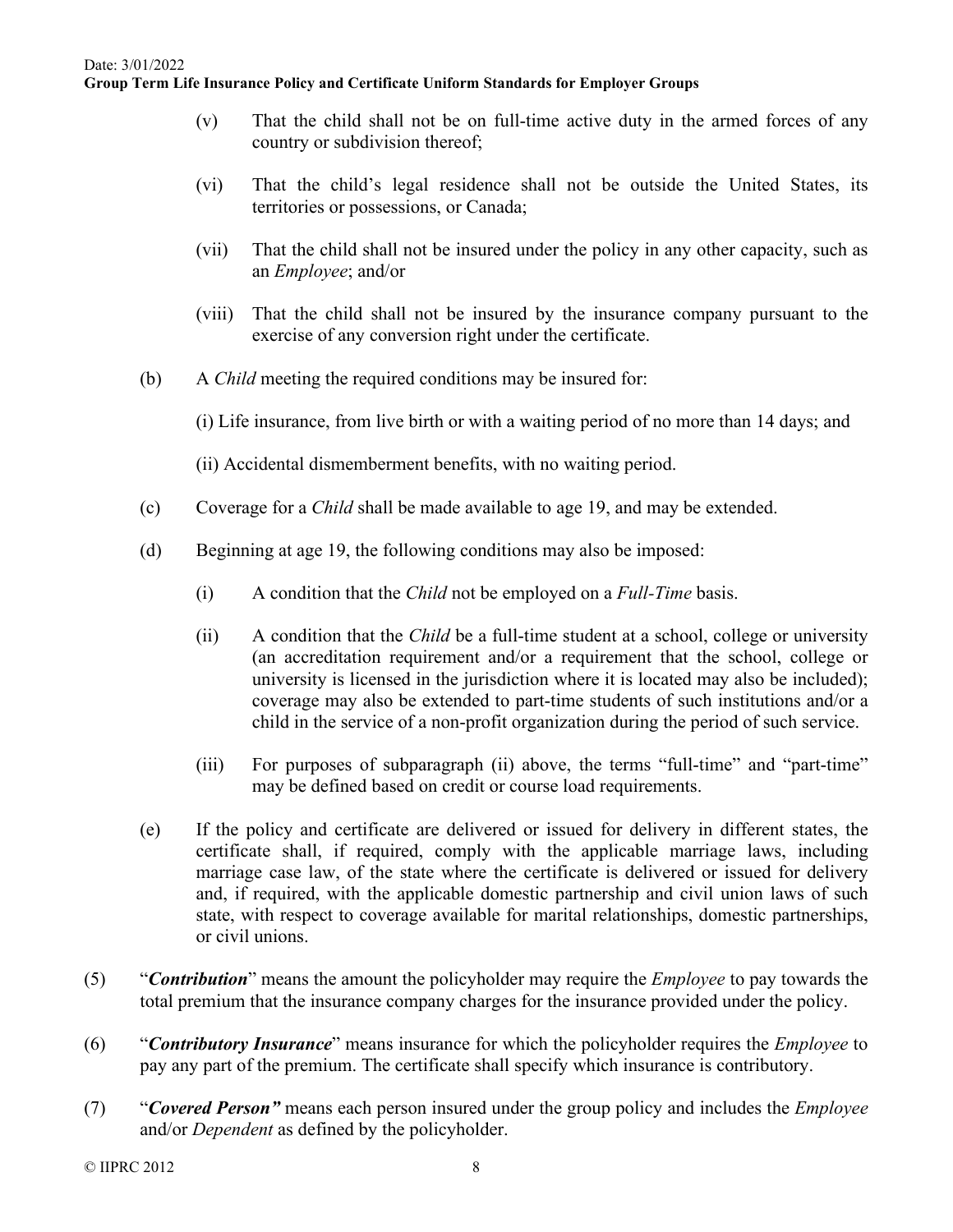- (8) "*Dependent*" means the *Employee's Child(ren)* and/or *Spouse.*
- (9) "*Employee*" means a person defined as such by the policyholder.
- (10) "*Enrollment form*" as used in these standards means any form used to enroll for insurance benefits under a group policy.
- (11) "*Full-Time*" means *Active Work* on the policyholder's regular work schedule for the class of *Employees* to which the *Employee* belongs. The work schedule must be at least a specified period of time (such as 30 hours a week).
- (12) "*Noncontributory Insurance*" means insurance for which the policyholder does not require the *Employee* to pay any part of the premium.
- (13) "*Policy Anniversary*" means the specified period of time (such as one year) following the effective date of the policy, and each subsequent period.
- (14) "*Policy Month*" The first policy month begins on the effective date of the policy. Subsequent policy months will begin on the same day of each subsequent calendar month.
- (15) "*Policy Period*" means that as shall be defined in the retrospective experience rating reduction section of the premium rate(s) provision of the policy, if any.
- (16) "*Premium"* means the amount the policyholder shall pay to the insurance company for the insurance provided under the policy.
- (17) "*Proof of Loss*" means written evidence satisfactory to the insurance company that a person has satisfied the conditions and requirements for any benefit described in the certificate. The *Proof of Loss* shall establish:
	- (a) The nature and extent of the loss or condition;
	- (b) The insurance company's obligation to pay the claim; and
	- (c) The claimant's right to receive payment.
- (18) "*Signed or Signature*" means any symbol or method executed or adopted by a person with the present intention to authenticate a record, and which is on or transmitted by paper, electronic or telephonic media, and which is consistent with applicable law.
- (19) "*Spouse*" means the *Employee's* lawful spouse and any other person required to be covered as the *Employee's Spouse* under the civil union, domestic partnership, marriage or other family or domestic relations laws, including the case law, of the state where the policy is delivered or issued for delivery.

If the policy and certificate are delivered or issued for delivery in different states, the certificate shall, if required, comply with the applicable marriage laws, including marriage case law, of the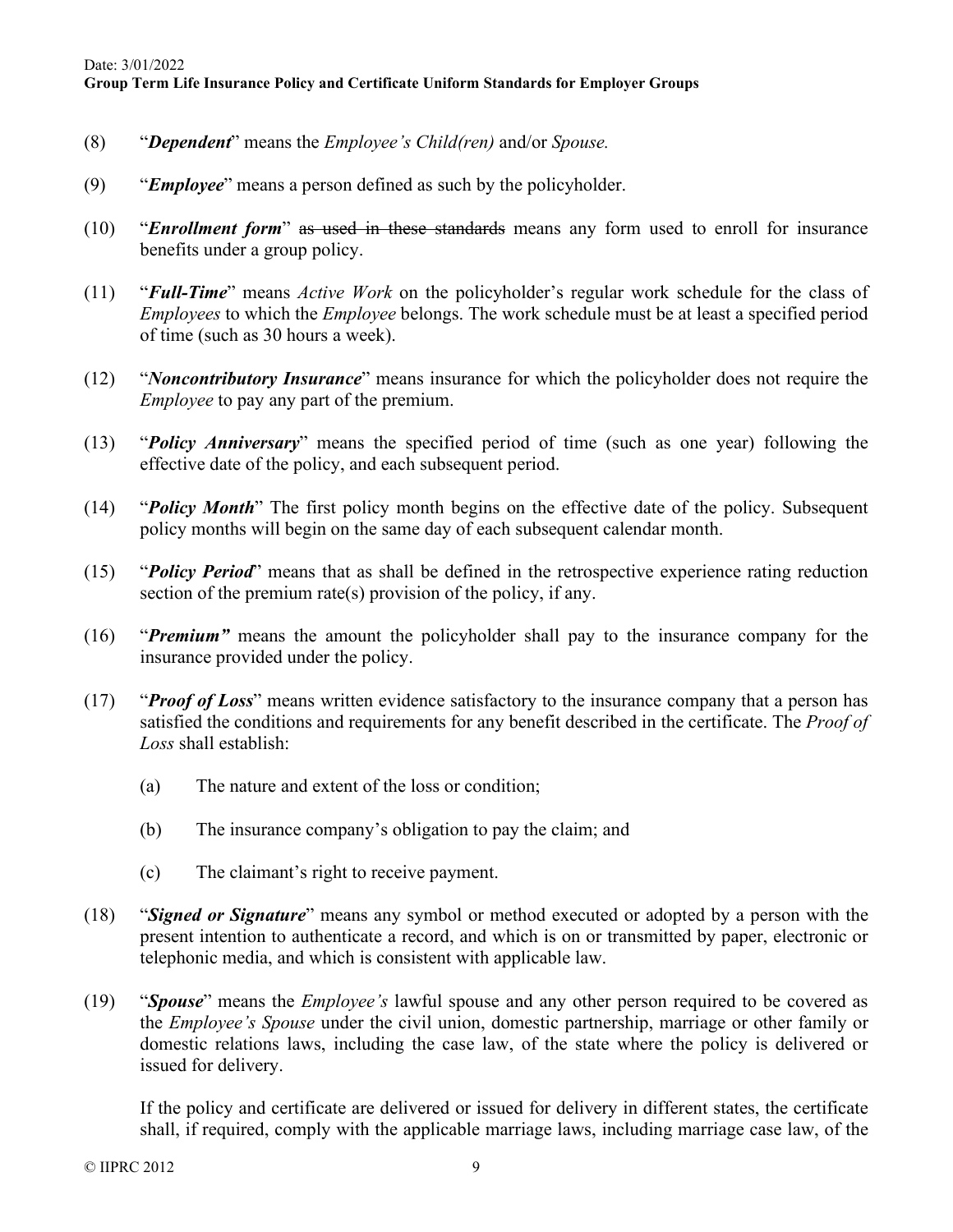state where the certificate is delivered or issued for delivery and, if required, with the applicable domestic partnership and civil union laws of such state, with respect to coverage available for marital relationships, domestic partnerships, or civil unions.

- (a) The term *"Spouse"* may be modified as required by applicable federal law;
- (b) The term *"Spouse"* may also be modified to include any person who is in a domestic partnership, civil union or similar relationship whether or not such relationship is legally recognized provided that an insurable interest exists;
- (c) Nothing in this definition shall be construed as requiring any insurance company to provide coverage or benefits to any person who is in a domestic partnership, civil union, or similar relationship, or marriage or to their families in a state where such relationships are not legally recognized or the providing of such coverage is not required;
- (d) For purposes of determining who may become a *Covered Person*, the term *"Spouse"* may exclude any person who:
	- (i) Is on full-time active duty in the armed forces of any country or subdivision of any country;
	- (ii) Legally resides outside the United States, its territories or possessions, or Canada; or
	- (iii) Is insured under the policy as an *Employee*.
- (e) If the certificate contains exclusions (i) or (ii) above, the certificate shall include a provision notifying the *Employee* of the *Employee's* right to end *Spouse* coverage during the period that the *Spouse* is on full-time active duty in the armed forces of any country or subdivision of any country, or the period that the *Spouse* legally resides outside the United States, its territories or possessions, or Canada. The provision shall also include:
	- (i) The procedure for requesting an end of coverage;
	- (ii) An explanation of when such coverage will end;
	- (iii) A statement that premiums for the *Spouse* coverage will not be required once coverage is ended and that any collected, unearned premiums will be refunded; and
	- (iv) An explanation of the procedure required to reenroll the *Spouse* once full-time active military duty ends, or once the *Spouse* resumes residence in the United States, its territories or possessions, or Canada. The procedure shall not be less favorable than the following:
		- (A) If re-enrollment for *Spouse* coverage is made within 31 days of the date full-time active military duty ends, or the date the *Spouse* resumes residence in the United States, its territories or possessions, or Canada, the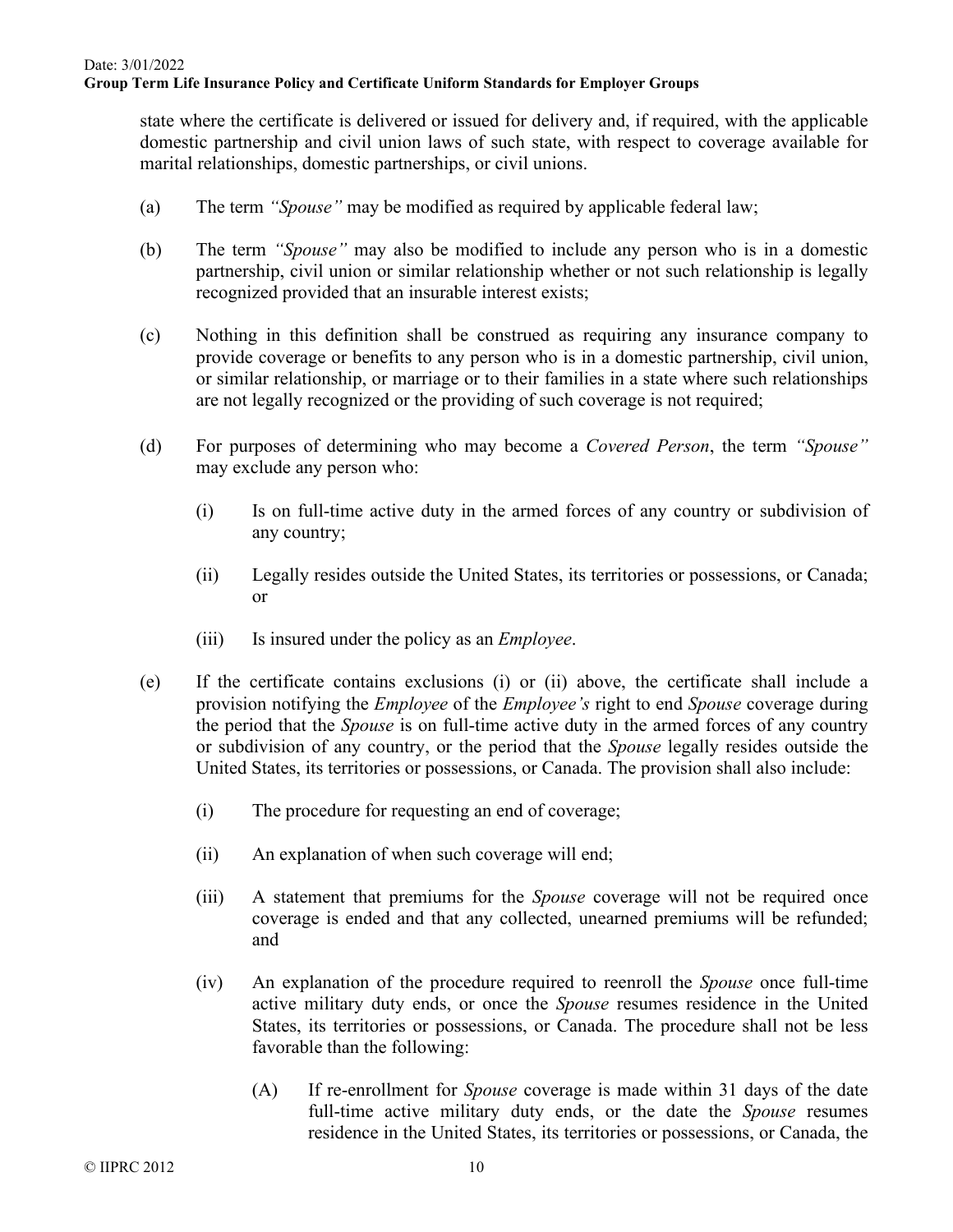amount of *Spouse* coverage applied for shall be equal to the lesser of the amount that was in effect on the day before coverage ended and the then current maximum amount of *Spouse* coverage available under the plan. Such coverage will take effect as of the date of application, provided that on that date the *Spouse* is not hospitalized, confined at home under a physician's care, or receiving or applying to receive disability benefits from any source. If the *Spouse* is hospitalized, confined to home under a physician's care, or is receiving or applying to receive disability benefits from any source on such date, such *Spouse* coverage will take effect on the date the *Spouse* is no longer hospitalized, confined or receiving or applying for disability benefits; or

(B) If re-enrollment for *Spouse* coverage is made more than 31 days after the date that full-time active military duty ends, or the date the *Spouse* resumes residence in the United States, its territories or possessions, or Canada, the *Spouse* will be required to submit evidence of insurability satisfactory to the insurance company, and the *Spouse* coverage approved by the insurance company will take effect on the date specified by the insurance company.

(20) *"Written or Writing*" means a record which is on or transmitted by paper, electronic or telephonic media, and which is consistent with applicable law.

## **§ 4. POLICY AND CERTIFICATE PROVISIONS**

### **A. ARBITRATION**

- (1) An arbitration provision may be included in the policy or certificate. If included, the provision shall permit only voluntary post-dispute binding. With respect to such a provision, the following guidelines apply:
	- (a) Arbitration shall be conducted in accordance with the rules of the American Arbitration Association ("AAA"), before a panel of 3 neutral arbitrators who are knowledgeable in the field of life insurance and appointed from a panel list provided by the AAA.
	- (b) Arbitration shall be held in the city or county where the policyholder is located or where the *Certificateholder* or *Beneficiary* lives, depending on who has agreed to arbitration.
	- (c) The cost of arbitration shall be paid by the insurance company, to include any deposits or administrative fee required to commence a dispute in arbitration, as well as any other fee including the arbitrator's fee.
	- (d) Where there is any inconsistency between these guidelines and AAA rules, these guidelines control.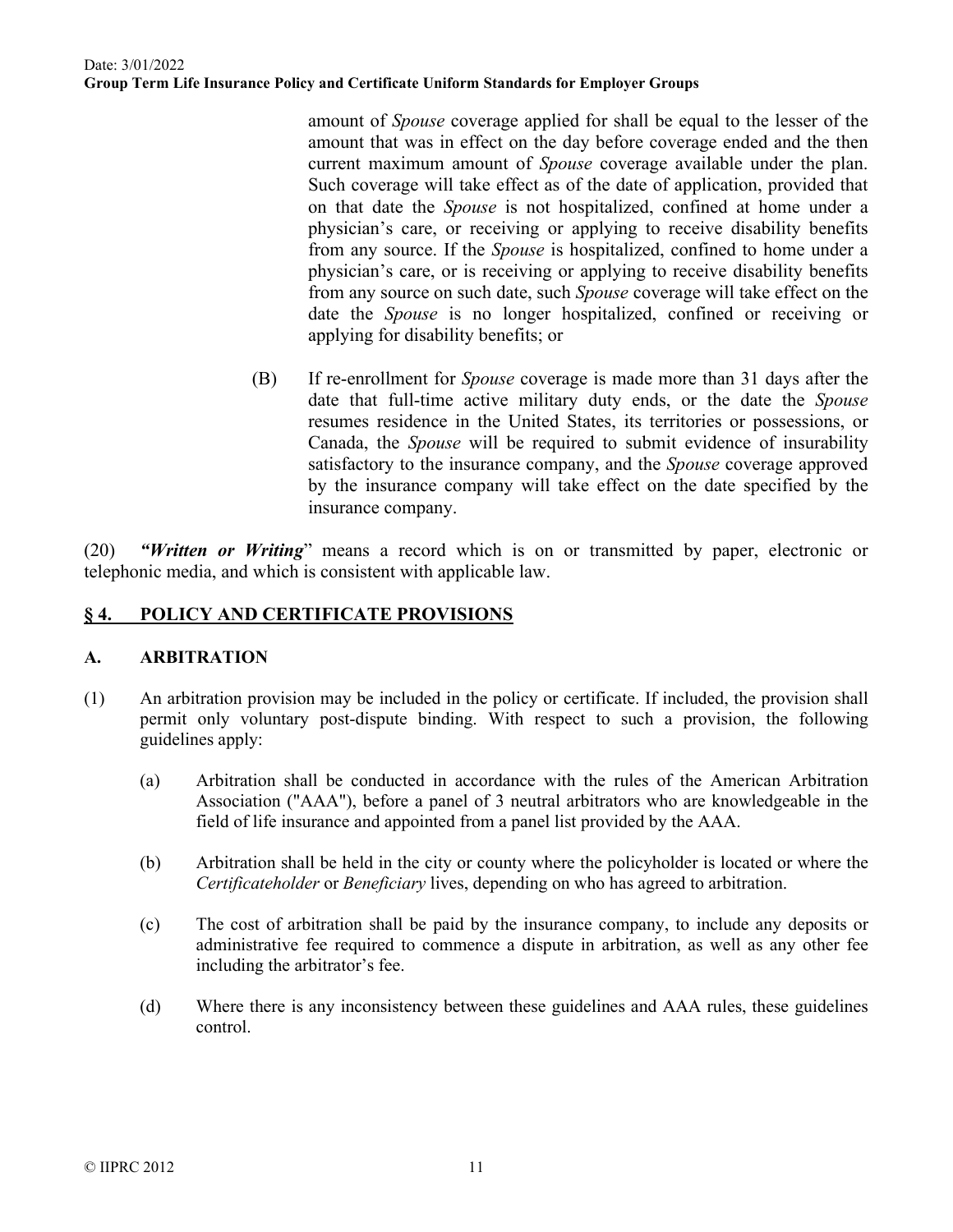## **B. ASSIGNMENT**

- (1) (a) The certificate shall include an assignment provision. The certificate shall not include any restrictions on the availability of certificate assignments, except in situations where restrictions are required for purposes of satisfying applicable laws or regulations.
	- (b) The provision shall describe the procedures for assignments and shall state that assignments, unless otherwise specified by the *Employee*, shall take effect on the date the notice of assignment is signed by the *Employee*, subject to any payments made or actions taken by the insurance company prior to receipt of this notice. In addition, the provision may:
		- (i) State that the insurance company shall recognize the assignee(s) under such assignment as owners of the *Employee's* rights, title and interest under the policy and the certificate if:
			- (A) A written form satisfactory to the insurance company affirms the assignment;
			- (B) The written form has been signed by the *Employee* and assignee;
			- (C) If acting as a plan administrator, the policyholder acknowledges that the life insurance being assigned is in force on the life of the assignor; and
			- (D) The written form is received by the insurance company;
		- (ii) Allow the assignment of the rights and benefits under the policy and certificate as collateral security for any indebtedness.
		- (iii) State that the right of any beneficiary to receive the death benefit under the policy shall be subject and subordinate to the rights of any assignees; and
		- (iv) State that the insurance company shall not be liable for the validity of any assignment.

**Drafting Note:** Restrictions on assignment such as right of first refusal or first offer provisions are prohibited.

## **C. AUTOPSY**

The certificate may include an autopsy provision allowing the insurance company to reserve the right to make a reasonable request for an autopsy at its expense where permitted by law.

## **D. BENEFICIARY**

(1) The certificate shall include a beneficiary provision. The provision shall describe the procedures for designating or changing the *Beneficiaries*, and indicating when such designation is effective.

 $\odot$  IIPRC 2012 12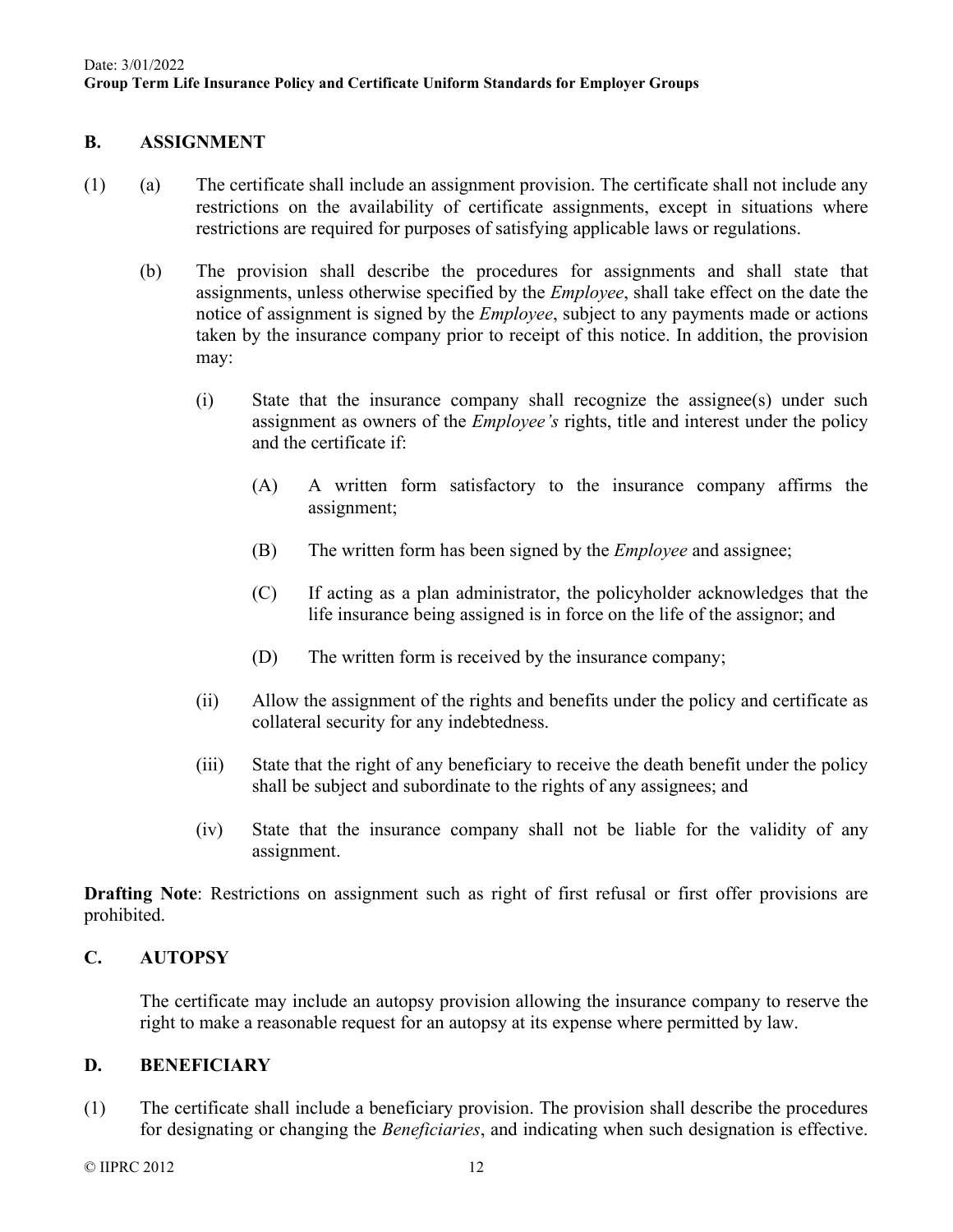The provision shall not include any restriction on change of *Beneficiary* other than for the purposes of satisfying applicable laws or regulations.

- (2) The provision shall state that changes in *Beneficiary*, unless otherwise specified by the *Employee,* shall take effect on the date the notice of change is signed by the *Employee*, subject to any payments made or actions taken by the insurance company prior to receipt of this notice.
- (3) For life insurance on the *Employee*,:
	- (a) If an irrevocable *Beneficiary* is designated, the provision shall state that such a *Beneficiary* cannot be changed without the consent of the irrevocable beneficiary;
	- (b) If two or more *Beneficiaries* are designated and their shares are not specified, the provision shall state that the designated *Beneficiaries* will share the insurance proceeds equally; and
	- (c) The provision shall specify to whom the death benefits shall be paid if there is no *Beneficiary* designated or no surviving designated *Beneficiary* at the *Employee'*s death.
- (4) For life insurance on a *Dependent*, the provision may state that the *Employee* will be the *Beneficiary,* if alive. If the *Employee* is not alive, the certificate shall specify to whom the death benefit shall be paid.
- (5) If *Dependent* coverage is included under a certificate and the *Employee* and *Dependent* both die within a specified period not to exceed one week, the certificate shall specify to whom death benefits shall be paid.
- (6) The provision may state that any payment made in good faith shall discharge the insurance company's liability to the extent of such payment.

# **E. CONFORMITY WITH INTERSTATE INSURANCE PRODUCT REGULATION COMMISSION STANDARDS**

The policy and certificate shall state that each was approved under the authority of the Interstate Insurance Product Regulation Commission and issued under the Commission standards. The policy and certificate shall also state that any provision of the policy and certificate that on the provision's effective date is in conflict with the applicable Interstate Insurance Product Regulation Commission standards for this product type in effect as of the provision's effective date of Commission policy and certificate approval is hereby amended to conform to the applicable Interstate Insurance Product Regulation Commission standards in effect as of the provision's effective date of Commission policy and certificate approval. <del>for this product type as</del> of the provision's effective date.

# **F. CONTRIBUTIONS**

(1) The policy shall include a provision stating that the policyholder shall not require the *Employee*  to contribute to the cost of *Noncontributory* insurance, except where necessary for the policyholder to comply with applicable tax law.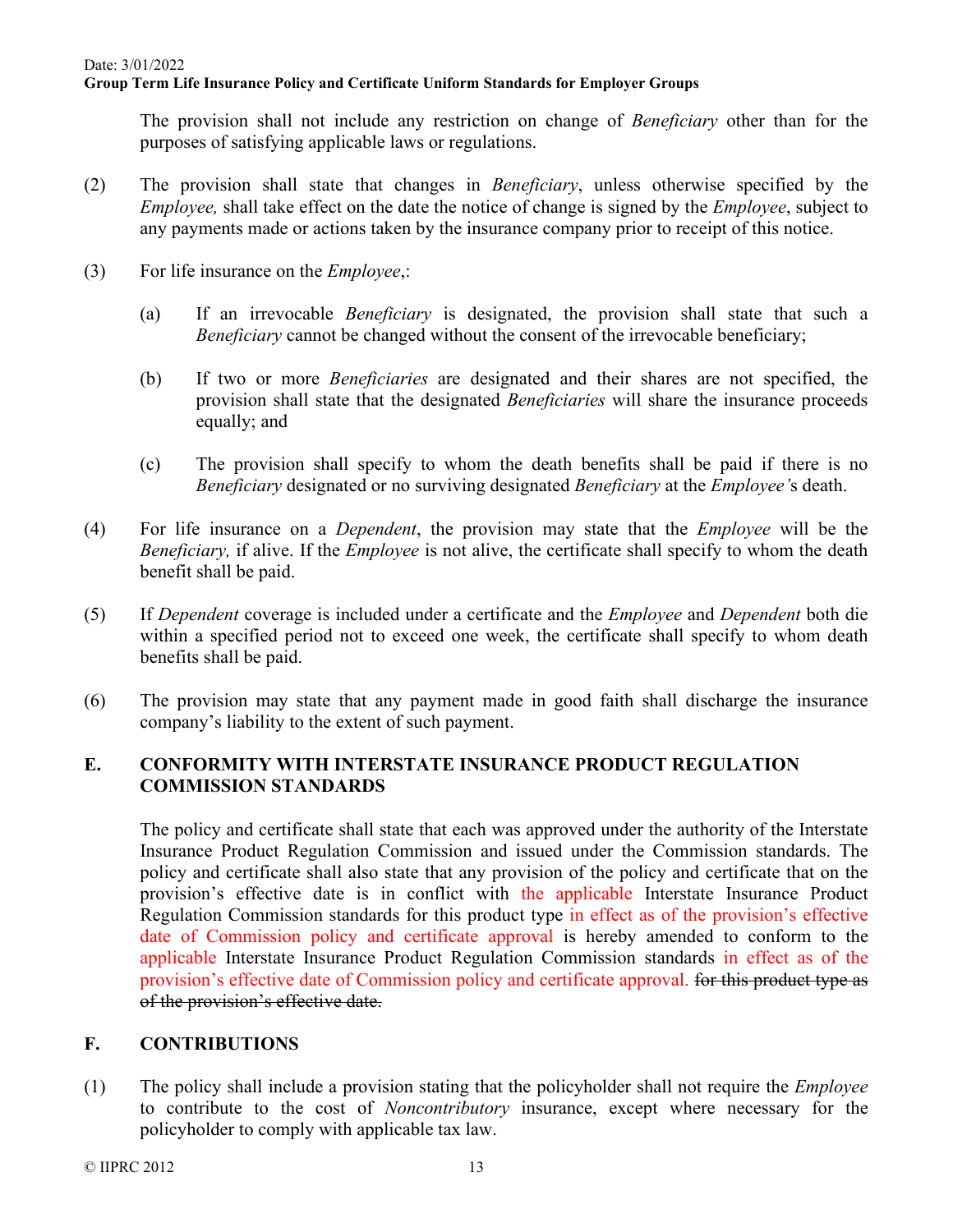(2) The policy shall include a provision stating that, with regard to *Contributory* insurance, the maximum amount that an *Employee* may be required to contribute to the cost of such insurance shall not exceed the premium charged for the amounts of such insurance.

## **G. DATA NEEDED**

- (1) The policy shall include a provision requiring the policyholder to provide the insurance company with all the data needed to compute premiums and administer the terms of the policy.
- (2) The provision shall give the insurance company the right to examine the policyholder insurance data at any time.
- (3) The provision shall state that if the insurance company or the policyholder makes a clerical error in keeping the data, the premiums and/or benefits will be adjusted according to the correct data. An error will not end insurance validly in effect, nor will it continue insurance validly ended.

## **H. DISCRETIONARY CLAUSES**

- (1) No policy or certificate may contain a provision:
	- (a) Purporting to reserve sole discretion to the insurance company to interpret the terms of a policy or certificate; or
	- (b) Specifying a standard of review upon which a court may review denial of a claim or any other decision made by an insurance company with respect to a *Certificateholder.*

## **I. ELIGIBILITY PROVISIONS**

- (1) The policy shall contain eligibility provisions describing the eligibility requirements applicable to *Covered Persons* under the policy, including but not limited to:
	- (a) *Eligible Classes*. The provision shall describe the eligible classes for *Employees* and *Dependents*, as applicable;
	- (b) *Date Persons Are Eligible for Insurance*. The provision shall describe how this date is determined and specify any waiting period requirements. The waiting period may be defined as a period of continuous membership in an eligible class that a person must wait before the person becomes eligible for insurance (such as 30 days). The period begins on the date the person enters an eligible class and ends on the date the person completes the waiting period. The provision may describe requirements for situations where the person was previously employed with the policyholder;
	- (c) *Enrollment Process.* The provision shall specify the process required for enrolling for *Contributory* and *Noncontributory* insurance under the policy. Eligible persons may be required to complete an *Enrollment Form*, unless previous *Enrollment Forms* with the policyholder will be accepted by the insurance company. The provision shall also specify if evidence of insurability satisfactory to the insurance company is required and these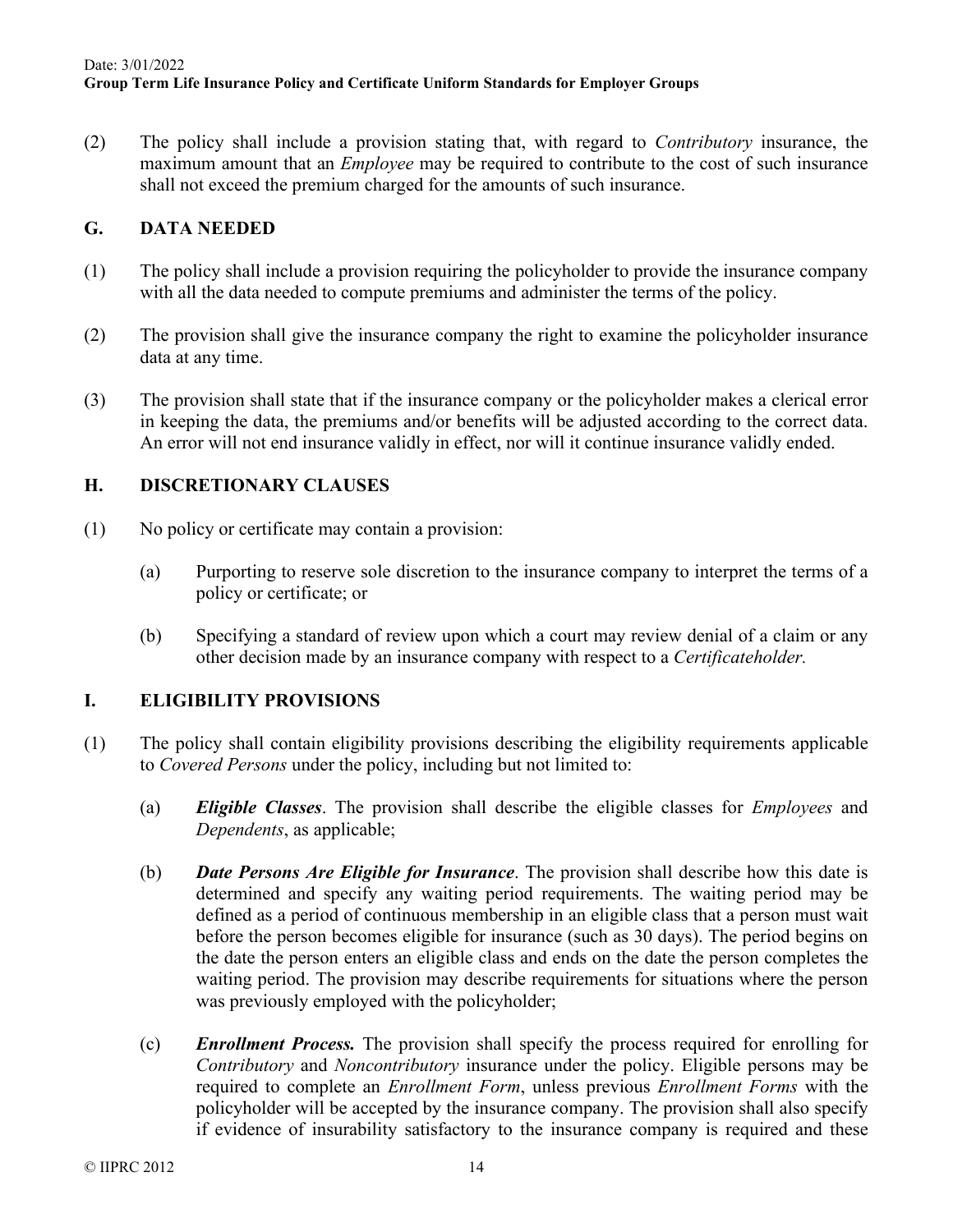requirements will be described in the evidence of insurability provision. The provision may also state that the person will be required to authorize payroll deductions for such insurance;

- (d) *Date A Person's Insurance Takes Effect*. The provision shall describe the rules for *Employee* and *Dependent Noncontributory* and *Contributory* insurance. The cover page or first page, or specifications page, of the policy or certificate shall specify which insurance benefits are *Contributory* and which are *Noncontributory.* The provision shall describe the rules for *Dependents* that an *Employee* has when he becomes eligible for insurance under the policy, and the rules for *Dependents* the *Employee* obtains after he becomes eligible for insurance under the policy. The provision may state that if the *Employee* is not *Actively at Work* on the date insurance would otherwise take effect, insurance will take effect on the day he resumes *Active Work*. A similar requirement may be included for *Dependents*, such as if a *Dependent* is confined at home under a physician's care, receiving or applying to receive disability benefits from any source or hospitalized on the date the *Employee's* insurance would otherwise take effect, insurance for the *Dependent* will take effect on the date he is no longer confined, receiving or applying to receive disability benefits or hospitalized; and
- (e) *Date A Covered Person's Insurance Ends*. The provision shall describe how and when *Employee* and *Dependent* insurance may end. The provision shall refer to the conversion rights that are available under the certificate and also refer to any continuation of insurance and portability coverages that are available.

## **J. ENTIRE CONTRACT**

- (1) *Policy Entire Contract Provision.* The provision shall state that the policy, the policyholder's application, the certificates, and any riders, endorsements or amendments to the policy and to the certificates shall constitute the entire contract. No document may be included by reference.
- (2) *Certificate Entire Contract Provision*. The provision shall state that the insurance for *Covered Persons* is provided under a contract of group term insurance with the policyholder, and that the entire contract with the policyholder includes the policy, the policyholder's application, the certificates, and any riders, amendments or endorsements to the policy and to the certificates. No document may be included by reference.

# **K. EFFECTIVE DATE OF THE POLICY**

- (1) The policy shall include a provision stating when the policy will take effect.
- (2) If the policy is issued as a replacement of a policy previously issued by the insurance company to the policyholder, the provision shall state the fact of the replacement, as well as the policy number and effective date of such previously issued policy.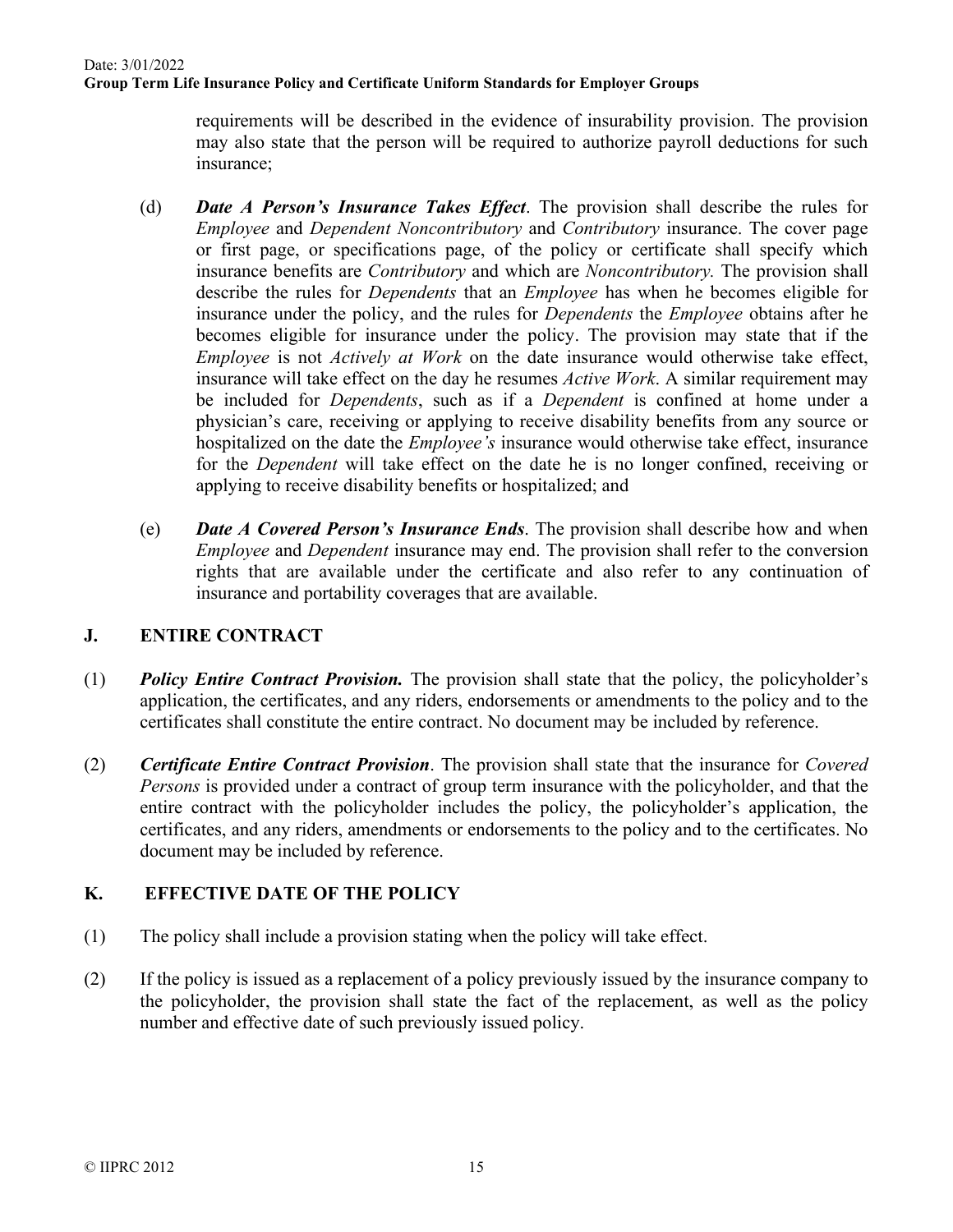## **L. EVIDENCE OF INSURABILITY**

- (1) The certificate shall include a provision describing the evidence of insurability requirements, if any. If evidence of insurability will be required, the provision shall identify the applicable evidence requirements, such as those:
	- (a) Specified in the respective eligibility provisions;
	- (b) For amounts for a *Covered Person* exceeding a specified amount (such as \$50,000 for *Employees* and \$50,000 for a *Spouses* and \$25,000 for a Child);
	- (c) For increases in amounts that exceed a specified amount; and
	- (d) For *Contributory* amounts if a person was hospitalized within a specified period (such as 90 days) preceding the date the person enrolled for coverage or applied for an increase in coverage.
- (2) The cost of providing such evidence shall be borne by the insurance company.

# **M. FILING A CLAIM**

- (1) For life insurance benefits provided in a certificate, the certificate shall include provisions describing the claim filing process, required forms and timelines, such as:
	- (a) A provision stating from whom the claimant should obtain a claim form.
	- (b) A provision stating the process for completing the claim form and submitting the claim form will be explained in the claim form kit*.*
	- (c) A provision stating that due *Proof of Loss* for the death of the insured will consist of a certified copy of the death certificate of the insured, or other lawful evidence providing equivalent information, and proof of the claimant's interest in the proceeds.
	- (d) A provision stating that due *Proof of Loss* should be sent to the insurance company after a loss occurs. The provision shall also state that when the insurance company receives the claim and due *Proof of Loss*, the insurance company shall review the *Proof of Loss* and if the insurance company approves the claim, the insurance company shall pay the benefits subject to the terms of the certificate.
	- (e) A provision for the payment of interest on the death benefit, as follows:
		- (i) Interest shall accrue and be payable from the date of death.
		- (ii) Interest shall accrue at the rate or rates applicable to the policy for funds left on deposit or, if the insurance company has not established a rate for funds left on deposit, at the Two Year Treasury Constant Maturity Rate as published by the Federal Reserve. In determining the effective annual rate or rates, the insurance company shall use the rate in effect on the date of death.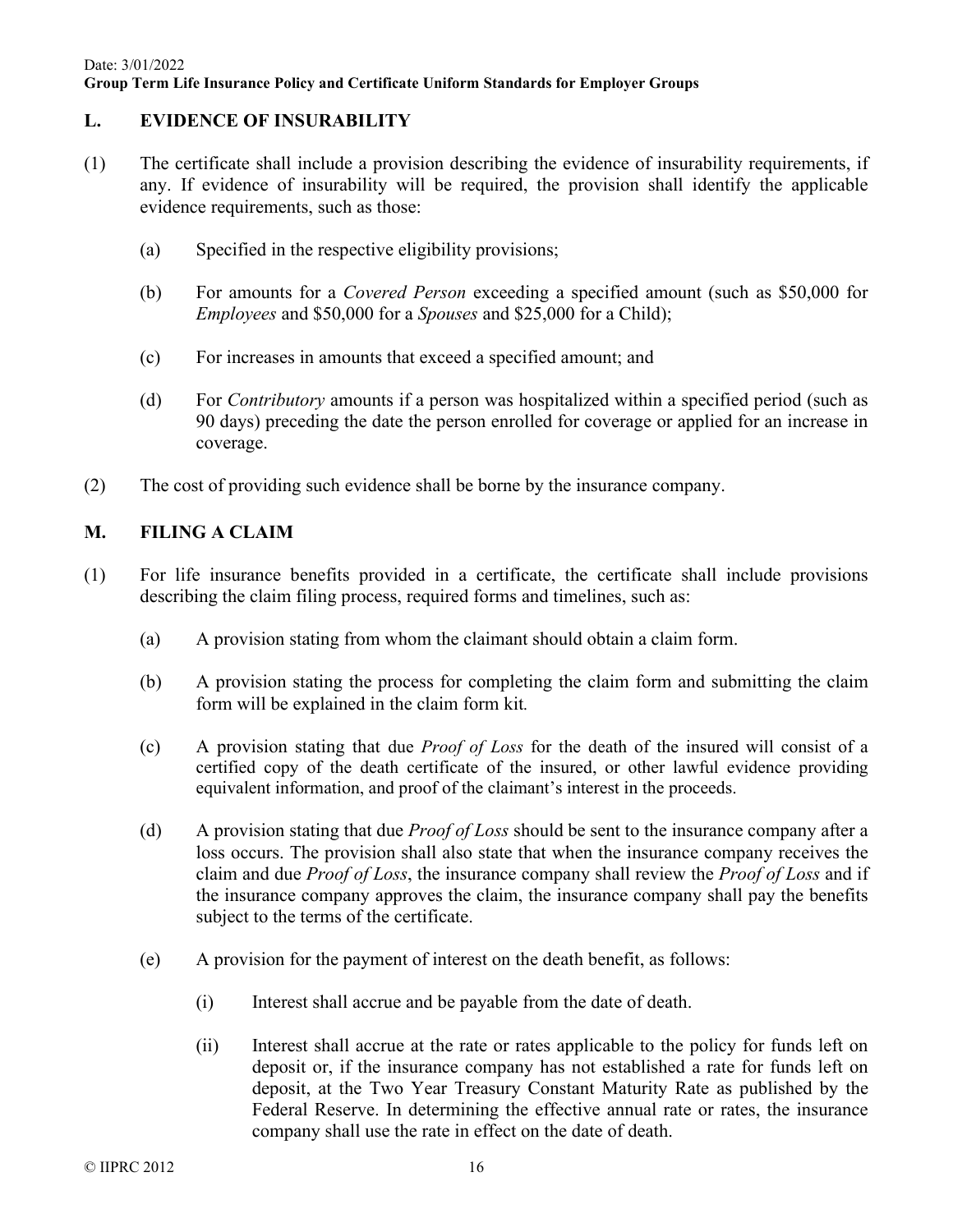- (iii) Interest shall accrue at the effective annual rate determined in Item  $(e)(ii)$  above, plus additional interest at a rate of 10% annually beginning with the date that is 31 calendar days from the latest of Items  $(A)$ ,  $(B)$  and  $(C)$  to the date the claim is paid, where it is:
	- (A) The date that due *Proof of Loss* following death is received by the insurance company;
	- (B) The date the insurance company receives sufficient information to determine its liability, the extent of the liability, and the appropriate payee legally entitled to the proceeds; and
	- (C) The date that legal impediments to payment of proceeds that depend on the action of parties other than the insurance company are resolved and sufficient evidence of the same is provided to the insurance company. Legal impediments to payment include, but are not limited to:
		- (I) The establishment of guardianships and conservatorships;
		- (II) The appointment and qualification of trustees, executors and administrators; and
		- (III) The submission of information required to satisfy state or federal reporting requirements.
- (f) A provision specifying that the time limit on legal actions for loss covered by the policy is subject to applicable law in the state where the policy was issued.
- (2) For the waiver of premium, accidental dismemberment benefits and other similar benefits provided in a certificate, the certificate shall contain provisions describing the claim filing process, required forms and timelines, including but not limited to:
	- (a) (i) A provision stating that notice of claim and *Proof of Loss* shall be sent to the insurance company within 90 days of the date of loss; or
		- (ii) Alternatively, the provision may state that notice of claim and *Proof of Loss* may be given to the insurance company, as follows:
			- (A) A *Covered Person* may give notice of claim within 20 days of the date of loss by:
				- (I) Calling the insurance company using the telephone number shown on the cover page or first page of the certificate; or
				- (II) Communicating to the insurance company electronically, if such alternative method of communication is made available by the insurance company.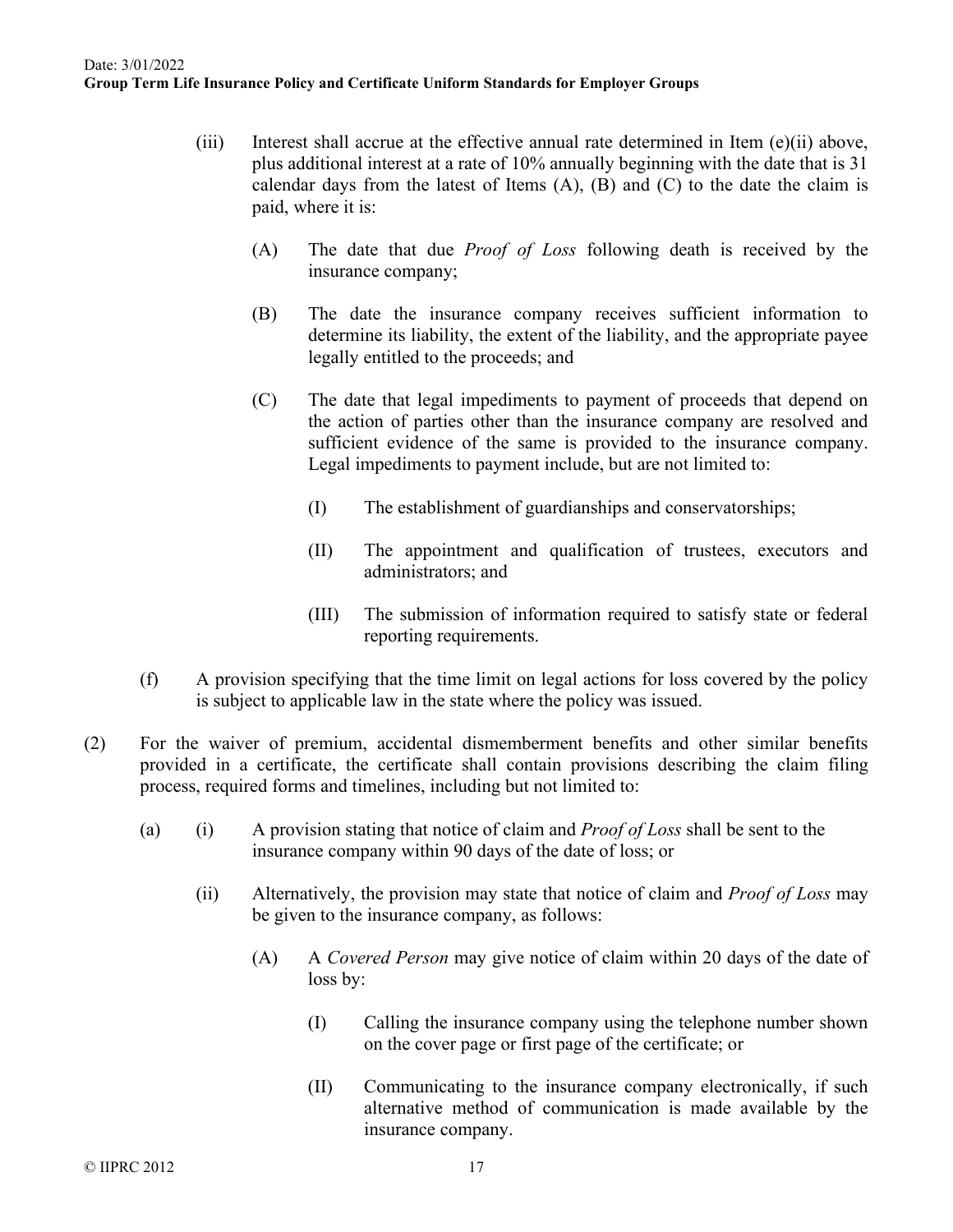- (B) The insurance company will send a claim form to the *Covered Person* with instructions how to complete the claim form within 15 days of receipt of the telephonic or electronic notice of claim;
- (C) When the *Covered Person* receives the claim form, the *Covered Person* shall complete the claim form as instructed and return it to the insurance company with the required *Proof of Loss* described in the claim form; and
- (D) If the *Covered Person* does not receive the claim form within 15 days of calling the insurance company to provide notice of claim, the *Covered Person* may send the insurance company *Proof of Loss* on any form sufficient to provide the insurance company with *Proof of Loss*.
- (iii) Alternatively, the Covered Person may complete an online claim form if such capability is made available by the insurance company.
- (iv) Regardless of the process pursued, a *Covered Person* shall give notice of claim and *Proof of Loss* no later than 90 days after the date of loss. If notice of claim or *Proof of Loss* is not given within the time limits described in this section, the delay shall not cause the claim to be denied or reduced if such notice of claim and *Proof of Loss* is given as soon as reasonably possible.
- (3) If the policy is subject to the Employee Retirement Income Security Act of 1974 (ERISA) requirements, the certificate shall include the applicable claims review procedures.

## **N. GRACE PERIOD**

- (1) The policy shall include a grace period provision and describe the conditions of the provision.
	- (a) The provision shall state that each premium due after the effective date of the policy may be paid up to a specified period not less than 31 days after its premium due date (the "grace period");
	- (b) The provision shall state that the insurance provided under the policy shall stay in effect during the grace period, unless the policyholder has given the insurance company advance written notice of intent to end insurance under the policy in accordance with the terms of the policy;
	- (c) The provision shall state that if the premium is not paid by the due date, the insurance company shall give written notification to the policyholder that if the premium is not paid by the end of the grace period, the policy will end on the last day of the grace period. If the insurance company fails to give such written notice, the insurance provided under the policy will continue in effect until the date such notice is given;
	- (d) The provision shall state that the policyholder shall be liable to the insurance company for the payment of a pro rata premium for the time the policy was in force during such grace period;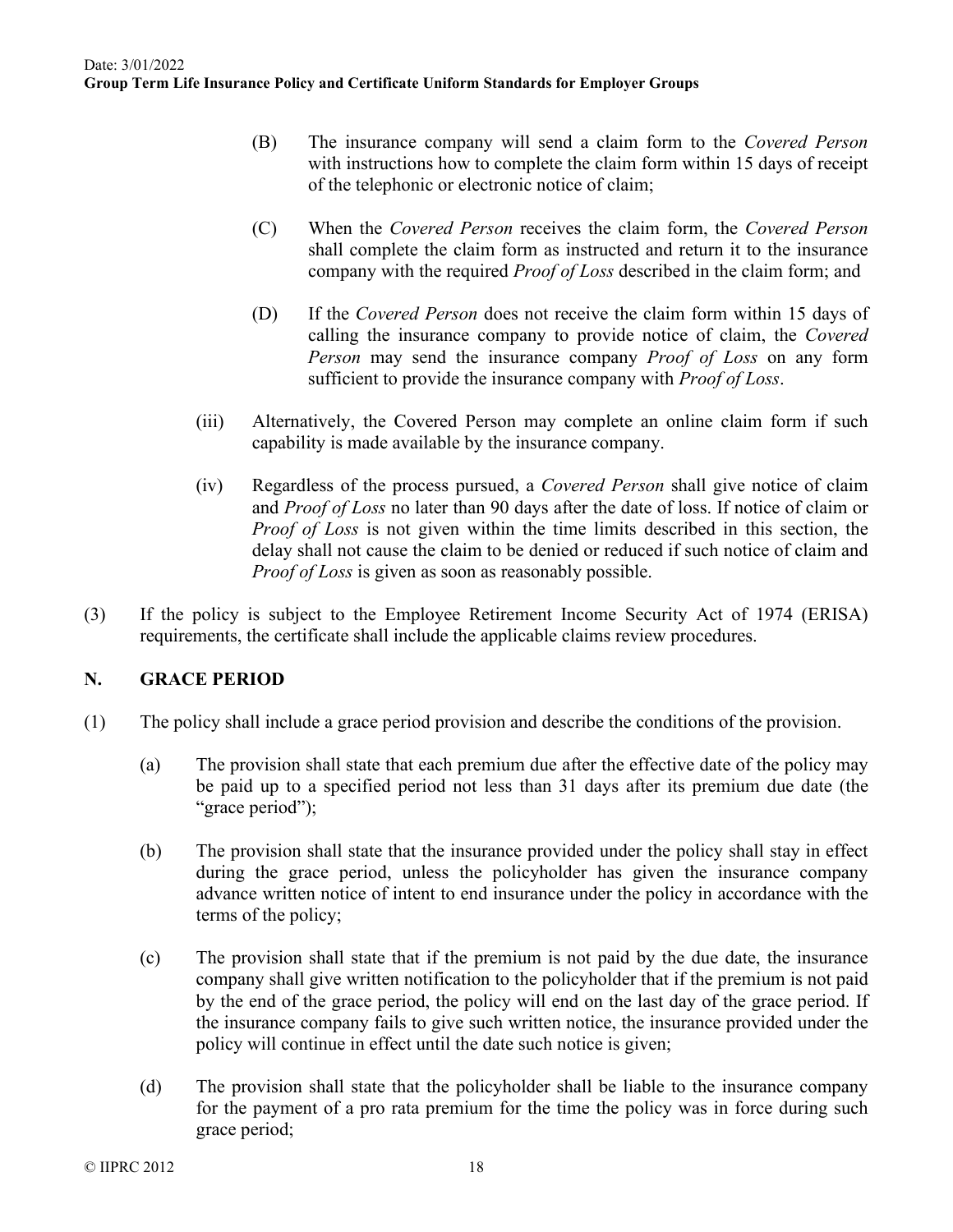- (e) The provision shall state that if the policyholder replaces the policy with another group policy but does not give the insurance company written notice of intent to end the policy, the grace period provisions of the policy and certificate will apply;
- (f) The policy shall state that premiums shall be paid for any grace period, any extension of such period, and any period for which insurance under this policy was in effect and premium was not paid; and
- (g) If the *Certificateholder* is paying premiums directly to the insurance company, the grace period provision shall be included in the certificate.
- (2) The provision may allow the insurance company to extend the grace period by giving written notice of such intent to the policyholder. Such notice shall specify the date the policy will end if the premium remains unpaid.

# **O. INCONTESTABILITY**

- (1) The policy shall include an incontestability provision for statements made by the policyholder and the certificate shall include an incontestability provision for statements made by *Covered Persons.* 
	- (a) *Policy Incontestability Provision.* The provision shall state that:
		- (i) Any statement made by the policyholder shall be considered a representation and not a warranty;
		- (ii) The insurance company shall not use such statements to avoid insurance, reduce benefits or defend a claim unless it is included in a written application which has been made a part of the policy;
		- (iii) The insurance company shall not use such statement to contest life insurance after it has been in force for two years from its effective date, or date of last reinstatement, if applicable. Fraud in the procurement of the policy shall only be contestable when permitted by applicable law in the state where the policy is delivered or issued for delivery; and
		- (iv) The statement on which the contest is based shall be material to the risk accepted or the hazard assumed by the insurance company.
	- (b) *Certificate Incontestability Provision.* The provision shall state that:
		- (i) Any statement made by a *Covered Person* shall be considered a representation and not a warranty;
		- (ii) The insurance company shall not use such statements to avoid insurance, reduce benefits or defend a claim unless it is included in a written statement of insurability which has been signed by the *Covered Person* and a copy of such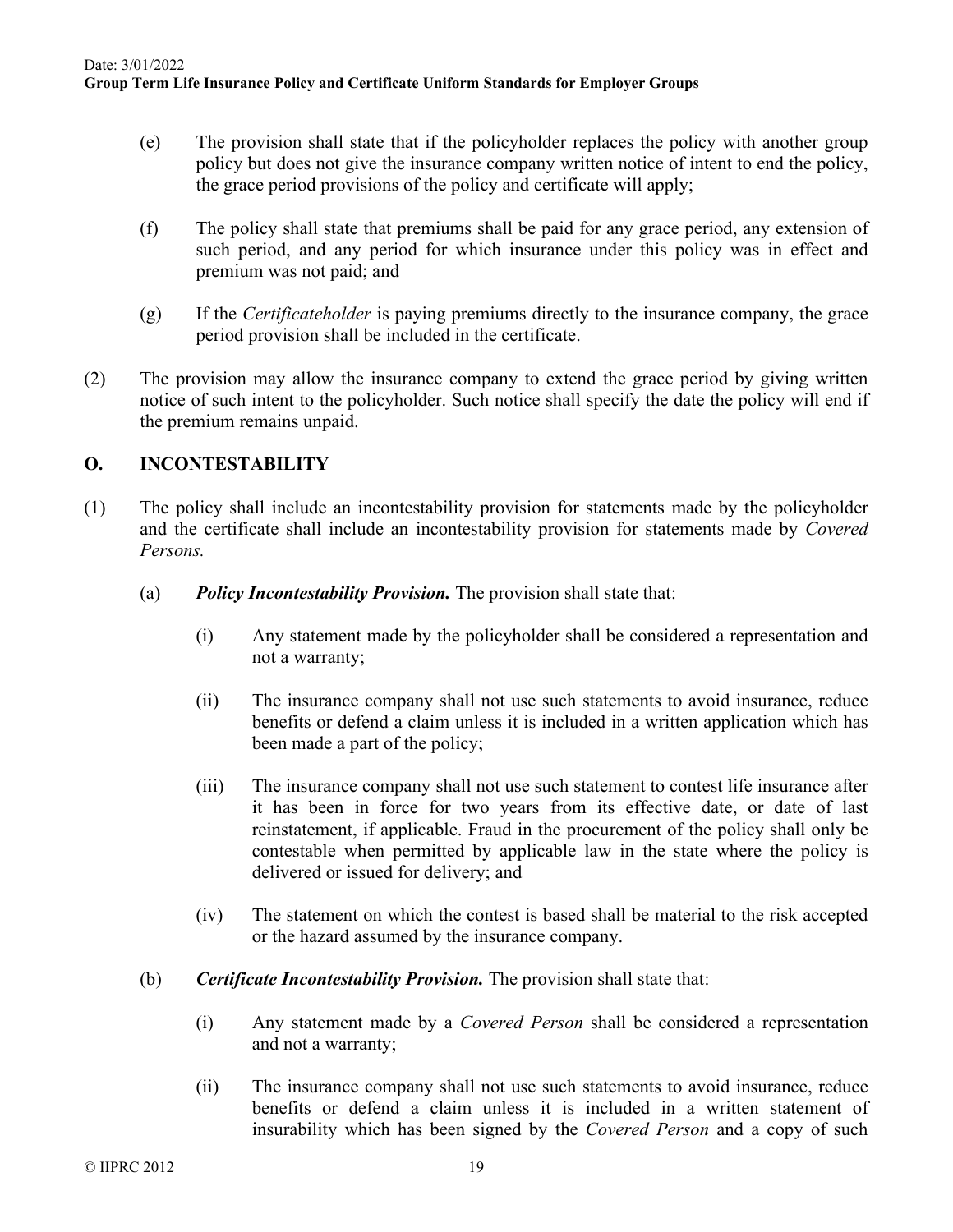statement of insurability has been given to the *Covered Person* or to the *Employee's Beneficiary*;

- (iii) The insurance company shall not use a *Covered Person's* statement which relates to insurability to contest life insurance, after it has been in force for two years during the *Covered Person's* life. In addition, the insurance company will not use such statement to contest an increase or benefit addition to such insurance, or reinstatement of insurance, if applicable, after the increase, benefit or reinstatement, as applicable, has been in force for two years during the *Covered Person's* life. Fraud in the procurement of coverage under the policy shall only be contestable when permitted by applicable law in the state where the certificate is delivered or issued for delivery; and
- (iv) The statement on which the contest is based shall be material to the risk accepted or the hazard assumed by the insurance company.

## **P. MISSTATEMENT OF A COVERED PERSON'S AGE OR SEX**

The certificate shall include a provision for misstatement of a *Covered Person's* age or, if the insurance provided under the policy is written on a sex distinct basis, a misstatement of a *Covered Person's* age or sex, stating that the correct age or the correct age or sex shall be used to determine if insurance is in effect and, as appropriate, adjust the *Premium* and/or benefits.

## **Q. MISSTATEMENT OF A COVERED PERSON'S SMOKING STATUS**

The certificate may include a provision which states that in lieu of the right to contest the certificate during the first two certificate years based on a misstatement of a *Covered Person's* smoking status, the certificate may provide for an adjustment due to a misstatement of smoking status, providing that the amount payable upon a *Covered Person's* death shall be the amount that the *Premium* would have purchased using the correct smoking status.

## **R. PARTICIPATING POLICY**

- (1) The policy shall include a provision stating whether the policy is participating or nonparticipating. If the policy is participating in the divisible surplus of the insurance company, then the following shall apply:
	- (a) The conditions of the participation shall be included in the policy;
	- (b) The policy shall provide that the insurance company shall annually ascertain and apportion any divisible surplus, beginning not later than the third year;
	- (c) The policy shall provide that the policyholder may receive any dividend payment in cash or as a reduction in premium payments. Other dividend options may be provided in the policy;
	- (d) Any dividend or cash payments shall be based on the actual experience of the policyholder, or of a class of policyholders, or a combination of such experience. Such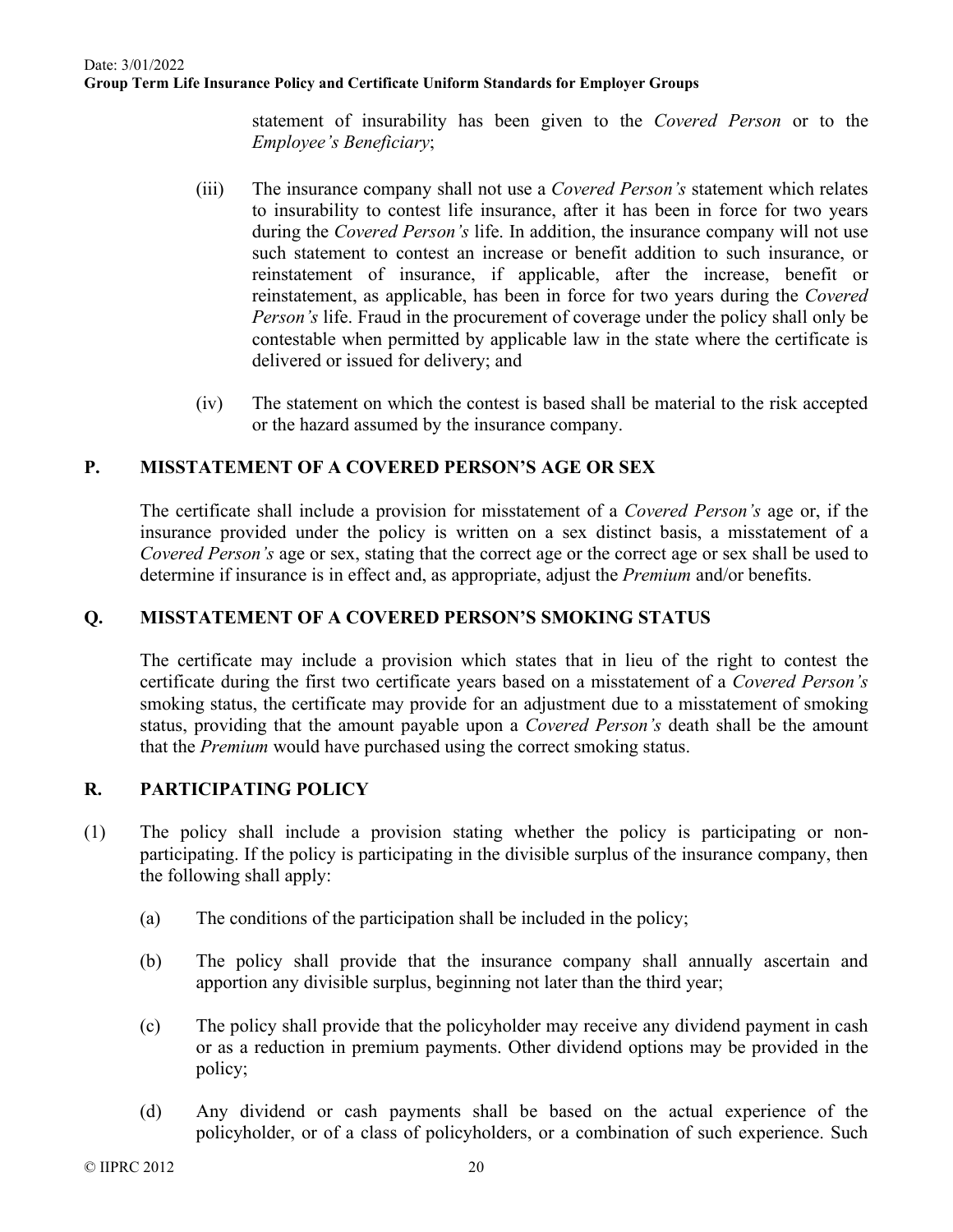amounts shall also be based upon an objective formula which is set forth explicitly in writing, is actuarially sound, is uniformly applied and is approved by the insurance company's board of directors.

- (e) Any dividend or cash payments may be applied to reduce the policyholder's part of the cost of the policy, except that the excess, if any, of the *Employee's* aggregate contributions for coverage under the policy over the net cost of coverage shall be applied by the policyholder for the sole benefit of the *Employees*.
- (f) The policy shall provide for an automatic dividend option if more than one dividend option is provided. If the policy provides for more than one dividend option, the policy shall identify the automatic option;
- (g) Any additional supplemental benefits attached to a participating policy, whether or not considered in determining surplus earnings, may not be specially labeled or described as non-participating; and
- (h) The policy shall state that any dividend accumulations and the cash value of any paid up dividend additions shall be paid to the policyholder when the policy ends.

# **S. PAYMENT OF PREMIUM**

- (1) The policy shall contain provisions specifying the requirements for payment of *Premium*, including:
	- (a) A provision stating that the policy is issued in return for the payment by the policyholder of required *Premiums*;
	- (b) A provision specifying where *Premium* payments are to be sent, such as to the home office of the insurance company or to a designated administrative office or address;
	- (c) A provision stating that the first *Premium* is due on and shall be paid by the policy's effective date;
	- (d) A provision specifying the *Premium* mode and due dates for later *Premiums*, such as monthly, quarterly, semi-annually or annually in advance, on the first day of each *Policy Month;*
	- (e) A provision stating that the *Premium* due on any premium due date is determined by the total amount of insurance provided by the policy on such date, multiplied by the appropriate *Premium* rate(s) which are in effect subject to any *Premium* adjustment, if applicable;
	- (f) A provision stating that the insurance company may use any reasonable method to compute *Premiums* due under the policy;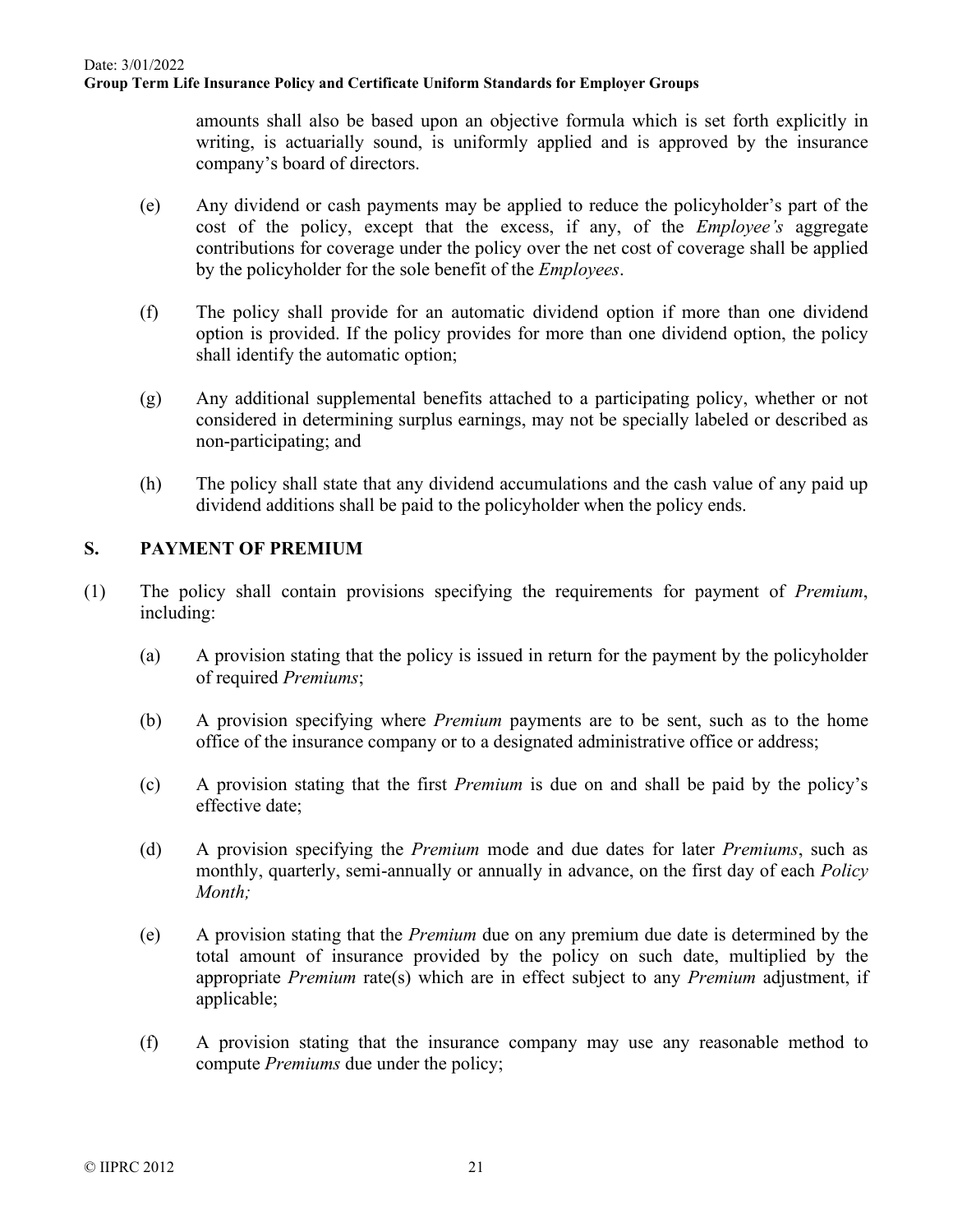- (g) A provision stating how *Premium* will be computed for changes in insurance. For example, for a monthly *Premium* due date, if insurance takes effect after the first of the month, premium may be charged from the first day of the next month; and
- (h) A provision specifying the insurance company's right to change *Premium* rates for changes which materially affect the risk assumed for the insurance provided under the policy, such as:
	- (i) When the policy is changed by a rider, endorsement or amendment;
	- (ii) When a class of eligible persons is added to or deleted from the policy for any reason, including corporate restructuring, acquisitions, spin-off or similar situations;
	- (iii) When a policyholder's subsidiary, affiliate, division, branch or other similar entity is added to or deleted from the policy for any reason, including corporate restructuring, acquisitions, spin-off or similar situations;
	- (iv) There is a significant change in the geographic distribution of *Employees;*
	- (v) When applicable law or Interstate Insurance Product Regulation Commission standard requires a change in:
		- (A) The insurance provided by the policy; and/or
		- (B) The class of persons eligible under the policy; or
	- (vi) When a *Premium* due date coincides with or next follows:
		- (A) A change greater than a specified percentage in the number of *Covered Persons* , such as 20%, since the later of the policy effective date and the last date *Premium* rates were changed; or
		- (B) A change greater than a specified percentage (such as 20%) in the amount of insurance provided under the policy since the later of the policy effective date and the last date *Premium* rates were changed.
- (i) The policy may include any other payment of premium provisions approved by the Interstate Insurance Product Regulation Commission.
- (2) The provision may also allow the insurance company to change *Premium* rates:
	- (a) On any date on or after the first *Policy Anniversary*, unless there is a specified rate guarantee included in the policy. If the provision allows the insurance company to change *Premium* rates on any date on or after the first *Policy Anniversary* as specified in this paragraph, the provision shall provide that if the insurance company changes *Premium* rates, the insurance company shall give written notice to the policyholder of a specified period of at least 31 days in advance of such change; and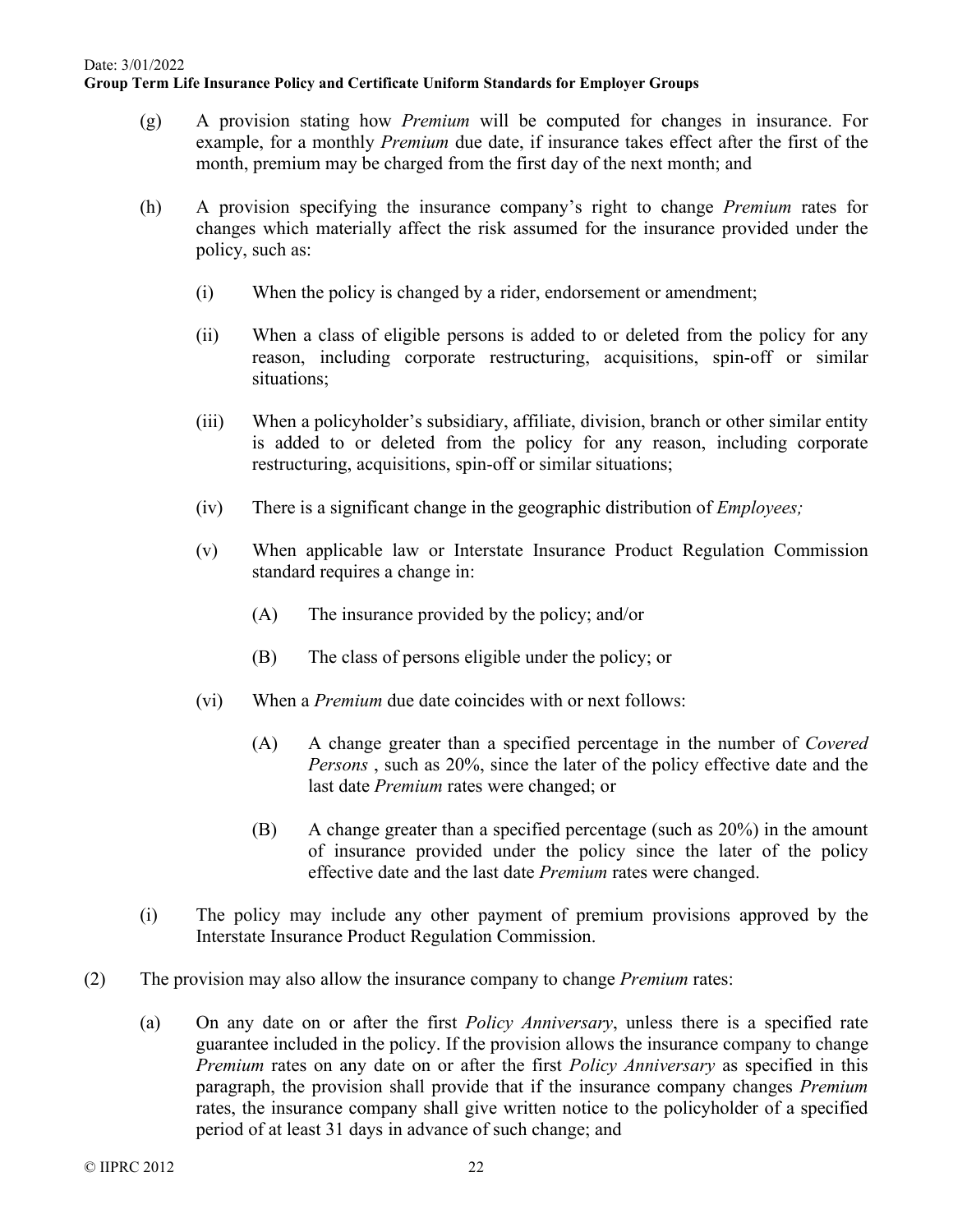- (b) On any other date agreed to by the insurance company and the policyholder.
- (3) The provision shall state that new *Premium* rates will apply only to *Premiums* due on or after the rate change takes effect.
- (4) The provision may include the availability of retrospective rate changes and shall describe the parameters for such changes, including but not limited to:
	- (a) The provision may state that the insurance company may retrospectively reduce the policyholder's *Premium* for a specified policy period based upon policy experience during such period. The reduction, if any, will be based on the insurance company's retrospective experience rating formula which shall be based upon an objective formula which is set forth explicitly in writing, is actuarially sound, uniformly applied and is approved by the insurance company's board of directors. If a reduction is applicable, a refund of Premium will be paid to the policyholder in a manner determined by the insurance company. That part of the refund greater than the policyholder's share of the total cost shall be used to benefit *Employees.* If the policyholder has more than one policy with the insurance company, one or more of such policies may be treated as one policy to determine the retrospective experience rating refund, if any; and
	- (b) The provision may state that the insurance company may retrospectively increase the policyholder's *Premium* for a specified policy period to offset any *Deficit* for such policy period, plus *Deficits* from specified prior policy periods, if any. Any such increase shall not exceed a specified percentage (such as 1%) of earned premiums during such policy period(s). If an increase in *Premium* is applicable, the policyholder shall pay to the insurance company the amount of the increase within a specified period of time not less than 31 days after the insurance company sends written notice of the amount due to the policyholder. If the policyholder has more than one policy with the insurance company, one or more of such policies may be treated as one policy to determine the retrospective experience rating increase, if any.
		- (i) As used in the provision:
			- (A) "Deficit" means the excess of *Charges*, as determined by the insurance company, against the polic(ies) over earned *Premiums.*
			- (B) "Charges" may include items such as claims paid from the insurance company's funds, plus interest; open and unreported claim reserves; approved claim reserves; state plan assessments; taxes; excess risk pool charges; expenses; cash flow charges; risk charges.
- (5) The provision may include the availability of a rate reduction or cash payment for the insurance company's failure to provide specified service levels (performance guarantee), and shall describe the parameters for such a reduction or payment.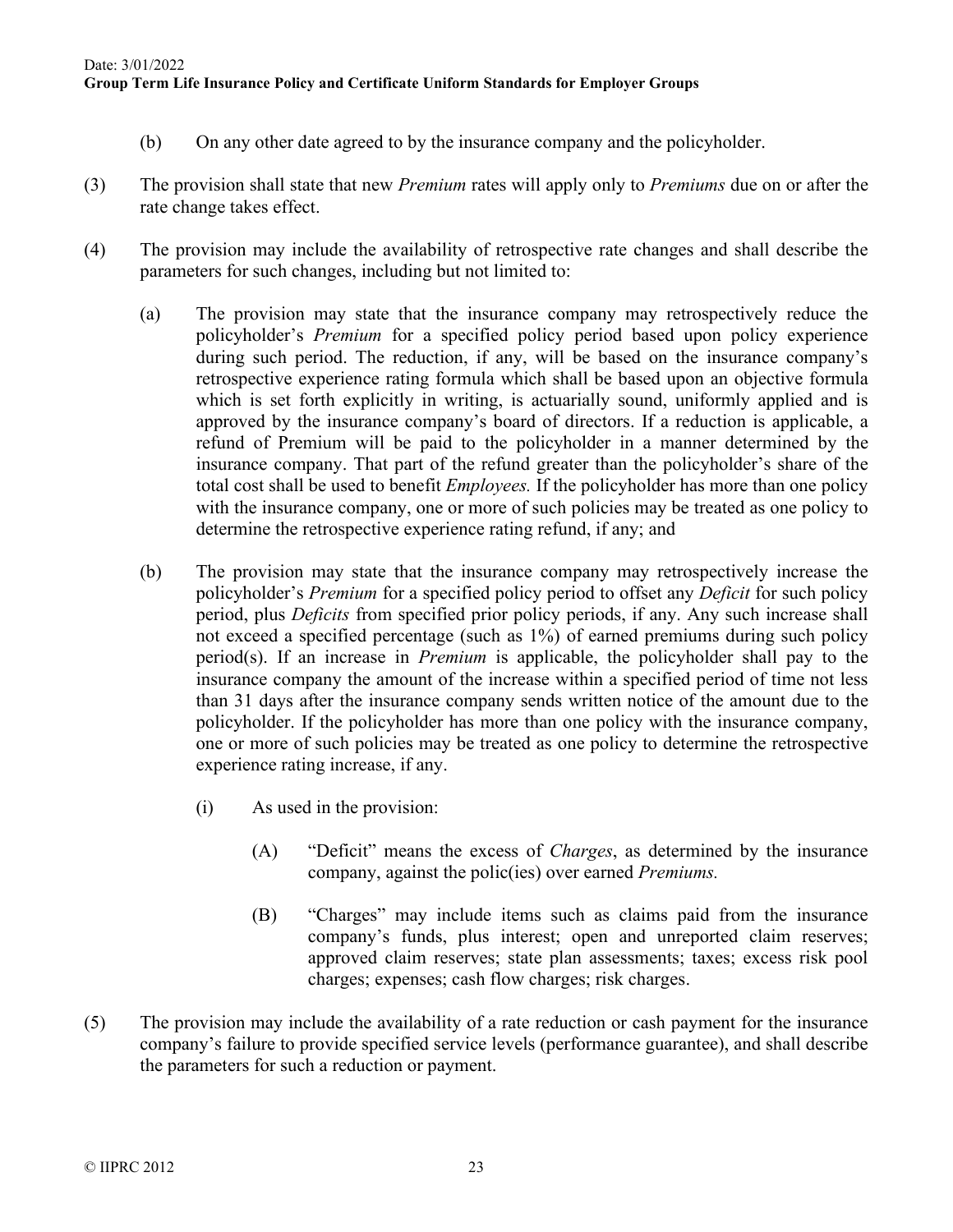## **T. POLICY AND CERTIFICATE CHANGES**

- (1) The policy may include a provision which states that the terms and provisions of the policy and certificate may be changed, at any time, without the consent of the *Covered Persons* or anyone else with a beneficial interest in it. If the policy contains such a provision, the provision shall also be included in the certificate.
	- (a) This provision shall state that the insurance company may issue riders, endorsements or amendments to effect such changes, and these forms are subject to prior approval by the Interstate Insurance Product Regulation Commission.
	- (b) This provision shall state that the insurance company shall only make changes that are consistent with Interstate Insurance Product Regulation Commission standards.
	- (c) This provision shall state that a rider, endorsement or amendment shall not affect the insurance provided under certificates until the effective date of the change, unless retroactivity is required by the Interstate Insurance Product Regulation Commission.
	- (d) This provision shall state that a change or waiver of the terms and provisions of the policy and certificate shall be evidenced by a rider, endorsement or amendment signed by an officer of the insurance company.
	- (e) This provision may further state that a sales representative, or other employee of the insurance company, who is not an officer of the insurance company does not have the insurance company's authority to approve such changes or waivers.
	- (f) This provision shall state that a copy of the rider, endorsement or amendment shall be provided to the policyholder for attachment to the policy, and shall also be provided to the *Certificateholder* for attachment to the certificate if the change affects the certificate.
- (2) Any rider, endorsement or amendment added to the policy after the date of issue that diminishes rights, benefits or coverage in the policy shall require signed acceptance by the policyholder.

### **U. PROHIBITED EXCLUSIONS**

- (1) Unless otherwise permitted in the uniform standards applicable to the forms submitted for approval, the following exclusions are prohibited:
	- (a) Death due to any specific medical condition; and
	- (b) Death due to terrorism that the *Covered Person* did not commit and in which the *Covered Person* did not participate.

**Drafting Note:** This provision is not intended to indicate that exclusions or limitations not stated in this section are permitted.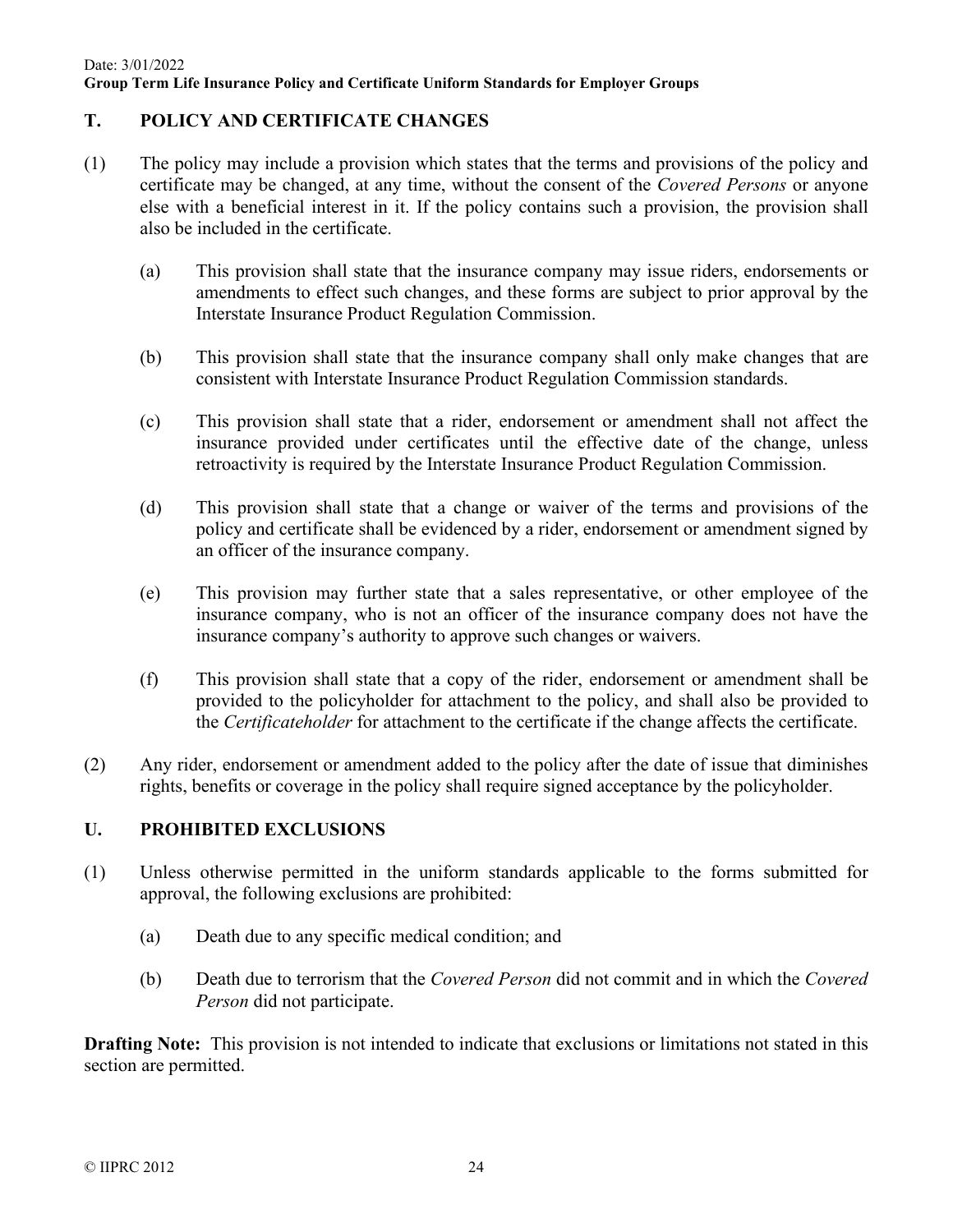## **V. REINSTATEMENT**

The policy may include a provision regarding reinstatement of the policy in the event the grace period has elapsed for nonpayment of *Premiums.* If included, the provision shall describe the conditions of the reinstatement of the policy.

### **W. SUICIDE**

- (1) The policy may include a suicide provision. If a suicide provision is included, the provisions describing the effect of suicide may be included in the policy but shall be included in the certificate. The provision shall describe the effect of a suicide on the payment of life insurance benefits under the policy.
	- (a) The provision may include the phrase "sane or insane";
	- (b) The provision shall state that the suicide exclusion period shall not apply to life insurance on a *Covered Person* that has remained in effect for a continuous period of two or more years during the *Covered Person's* lifetime under the policyholder's *Employee* benefits plan including this policy and any predecessor policy;
	- (c) The provision shall state that the insurance company's liability will be limited to a return to the *Beneficiary* of all *Premiums* paid by the *Employee* and a return to the policyholder of all *Premiums* paid by the policyholder; and
	- (d) The provision shall state that if a *Covered Person* commits suicide within two years from the date an increase in life insurance (other than a scheduled or automatic increase) took effect, the insurance company will pay to the *Beneficiary* the amount of insurance that was in effect before the increase. Any premium paid by the *Employee* for the increase will be returned to the *Beneficiary*, and any premium paid by the policyholder will be returned to the policyholder.

## **X. TERMINATION OF INSURANCE UNDER THE GROUP POLICY**

- (1) The policy shall include a provision stating how and when insurance may end under the policy.
	- (a) The provision may state that the policyholder may end the policy by giving a specified period of at least 31 days of advance written notice to the insurance company. In this case, the policy shall end on the later of:
		- (i) The date stated in the written notice; or
		- (ii) The date the insurance company receives the notice;
	- (b) The provision may state that the insurance company may end the policy for specified reasons, including:
		- (i) On the date premium is not paid when due, subject to the grace period provisions of the policy;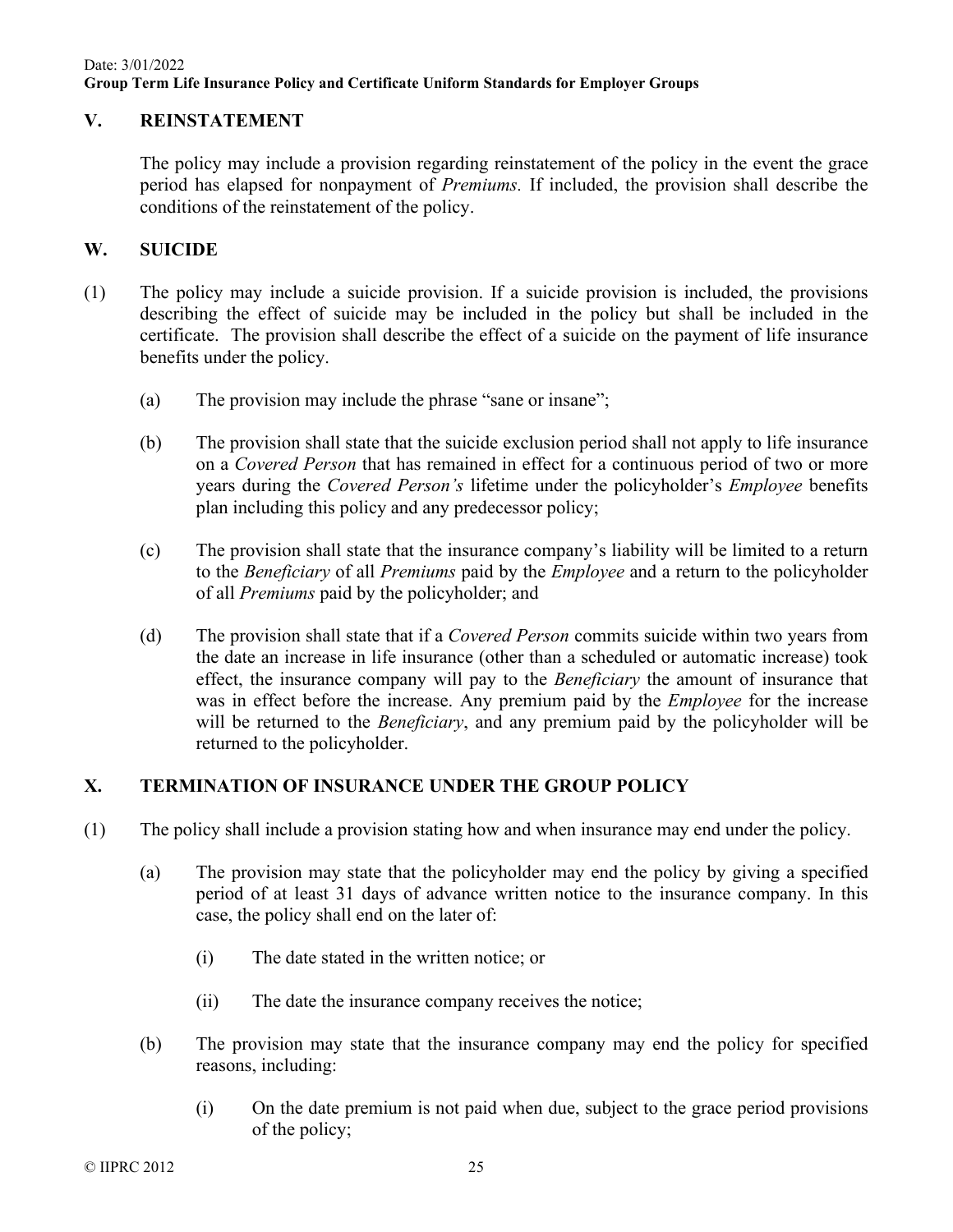- (ii) On any premium due date, by giving the policyholder a specified period (such as 31 days) of advance written notice if less than:
	- (A) A specified percentage (such as 75%) of persons eligible under the policy are insured for *Contributory* insurance;
	- (B) 100% of persons eligible under the policy are insured for *Noncontributory* insurance; or
	- (C) A specified number of employees (such as 100) are insured under the policy;
- (iii) On any premium due date, by giving the policyholder a specified period (such as 31 days) of advance written notice if the policyholder fails to provide information on a timely basis or perform any obligations required by this policy and applicable law; and
- (iv) On any *Policy Anniversary*, except during any rate guarantee period, by giving the policyholder a specified period (such as 31 days) of advance written notice.
- (c) The form may include any other specified reasons approved by the Interstate Insurance Product Regulation Commission.
- (2) The provision shall state that if the policy ends, written notice of this shall be given to all *Certificateholders* as soon as reasonably possible. This provision shall specify whether the insurance company or policyholder is responsible for giving notice. The written notice shall include information regarding *Certificateholder* rights to conversion and other rights, if any, as provided in the certificate. If notice of the conversion right is not given on a timely basis, the *Certificateholder's* right to convert shall be extended as described in the conversion provisions of the certificate.
- (3) The provision shall state that if the policy ends, all premiums due shall be paid.
- (4) The provision shall state that if the insurance company accepts premium after the date the policy ends, such acceptance shall not act to reinstate the policy. The insurance company shall refund any unearned premium.

## **§ 5. POLICY AND CERTIFICATE BENEFITS**

## **A. CONTINUATION OF INSURANCE**

(1) The policy shall allow for continuation of insurance if life insurance ends while the *Employee* is *Totally Disabled*. The provisions may be included in the policy but shall be included in the certificate. The provisions may also be added to the policy or the certificate by rider, endorsement or amendment. The provisions shall describe the eligibility requirements for such continuation, what life insurance amounts are eligible for continuation, and the requirements for proof that the *Employee* has satisfied the conditions and requirements for such continuation.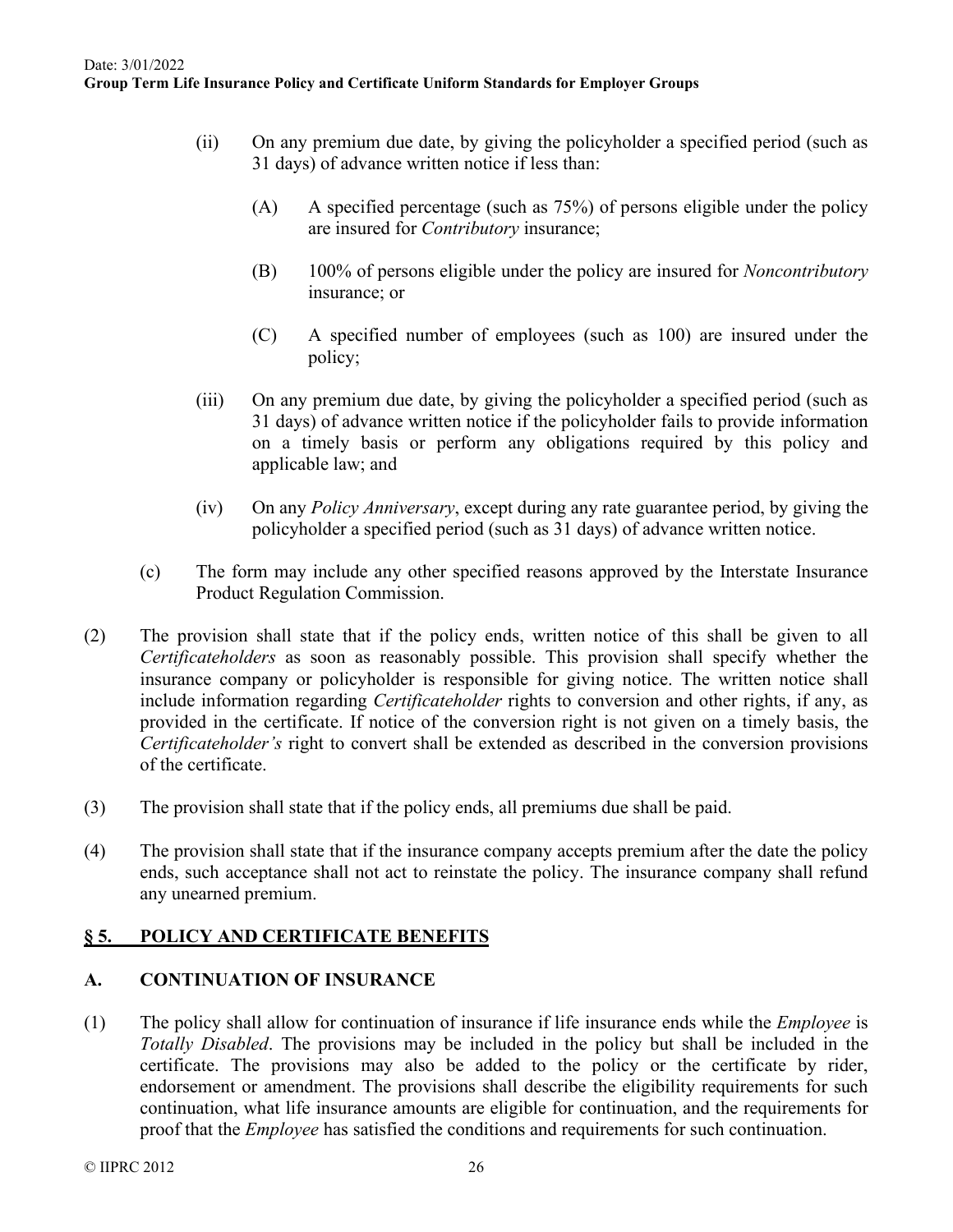- (a) The provisions shall specify that the policyholder and *Employee* shall be responsible to pay the *Premium* for the continuation on the same basis as premium was paid on the day before *Total Disability* began. The continuation shall be provided for the *Employee* and *Dependents'* life insurance benefits that were in force under the certificate on the day before *Total Disability*;
- (b) The provisions shall define *"Total Disability*" on a basis not more restrictive than due to an injury or sickness the *Employee* is unable to perform the material duties of the *Employee's* regular job and is unable to perform any other job for which the *Employee* is fit by education, training or experience;
- (c) The provisions shall specify that the continuation period shall be for a period of at least six months;
- (d) The provisions shall state if the *Covered Person* dies during the continuation period, the insurance company shall pay the certificate death benefit to the *Beneficiary* upon receipt of *Proof of Loss* establishing that the *Covered Person* died during the continuation period. The conversion provision of the certificate shall describe the conversion right available to all other *Covered Persons*; and
- (e) The provisions shall state that if at the end of the continuation period the *Employee* is no longer eligible for insurance under the certificate, the conversion provision of the certificate shall describe the *Employee's* right to convert.
- (2) If the policy includes coverage for *Children*, the policy shall allow for continuation of insurance for a *Child* with a mental or physical disability. If such continuation is provided, the provisions describing such continuation may be included in the policy but shall be included in the certificate. The provisions may also be added to such policy or certificate by rider, endorsement or amendment. The provisions shall describe the eligibility requirements for a *Child* past the age limit for coverage under the certificate if that *Child* is incapable of self-sustaining employment because of a mental or physical disability.
	- (a) The provisions shall state that proof of the disability shall be sent to the insurance company within 31 days after the *Child* attains the age limit and at reasonable intervals after such date;
	- (b) The provisions shall state that insurance shall continue while such *Child* remains incapable of self-sustaining employment because of the disability and continues to meet the definition of *Child* except for the age limit; and
	- (c) The provisions shall state that if at the end of the continuation period the *Child* is no longer eligible for insurance under the certificate, the conversion provision of the certificate shall describe the *Child's* right to convert.
- (3) The policy may allow for continuation of insurance during family and medical leave as permitted by the *Family and Medical Leave Act of 1993 (FMLA)*. If such continuation is provided, the provisions describing such continuation may be included in the policy but shall be included in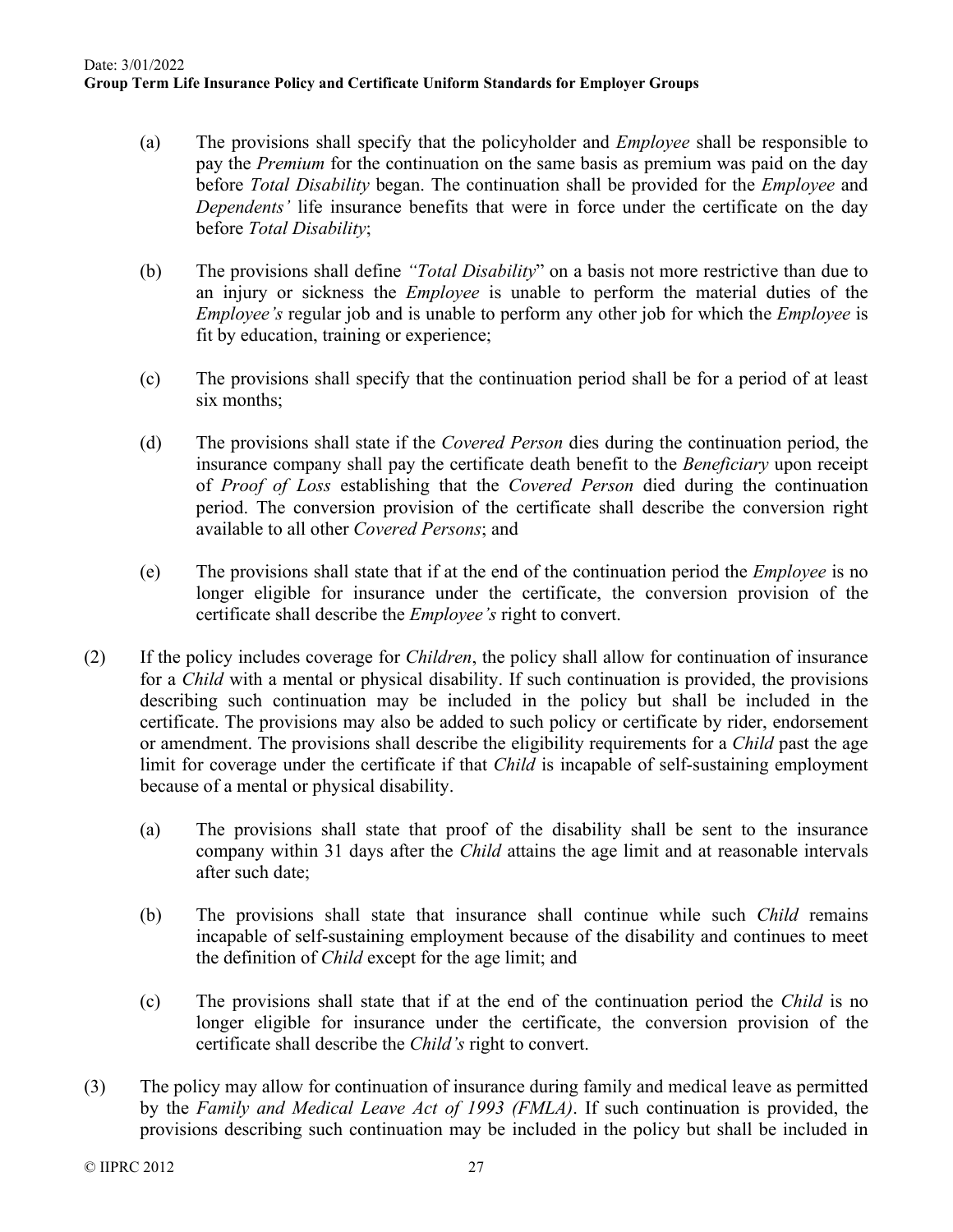the certificate. The provisions may also be added to such policy or certificate by rider, endorsement or amendment.

- (a) The provisions shall state that the policyholder has established a policy for family and medical leave in compliance with the FMLA. The *Employee* should contact the policyholder to determine eligibility and the terms, conditions and cost for continuation of insurance during a leave; and
- (b) The provisions shall state that if at the end of the leave continuation period the *Employee* is no longer eligible for insurance under the certificate, the conversion provision of the certificate shall describe the *Employee's* right to convert.
- (4) The policy may allow for continuation of insurance at the option of the policyholder*.* If such continuation is provided, the provisions describing such continuation may be included in the policy but shall be included in the certificate. The provisions may also be added to such policy or certificate by rider, endorsement or amendment. The provisions shall describe the eligibility requirements for such a continuation, what life insurance amounts are eligible for continuation, and the terms and conditions for the continuation.
	- (a) The provisions shall describe the situations for which the policyholder will allow continuation of insurance. For example, if the policyholder allows continuation of insurance for *Employees* who cease *Active Work* in an eligible class, the provisions shall describe the reasons for cessation of *Active Work* and the duration of continuation for each reason, such as:
		- (i) Due to injury or sickness, up to a specified period (such as 12 months);
		- (ii) Due to part-time work, layoff or strike, up to a specified period (such as 12 months); or
		- (iii) Due to a policyholder approved leave of absence, up to a specified period (such as 12 months);
	- (b) The provisions may state that if the *Employee's* insurance is continued, insurance for the *Employee's Dependents* may also be continued. The provisions shall specify if the policyholder or *Employee* will pay the *Premiums* due for the continuation of insurance;
	- (c) The provisions shall state that at the end of a continuation period, if the *Employee*  resumes *Active Work* in an eligible class, the *Employee's* insurance will continue under the policy. If the *Employee* does not resume *Active Work* in an eligible class, employment will be considered to end and insurance will end in accordance with the *Date a Covered Person's Insurance Ends* provision;
	- (d) The provisions shall state that if the *Employee's* insurance ends, the *Dependent's* insurance will end in accordance with the *Date a Covered Person's Insurance Ends* provision; and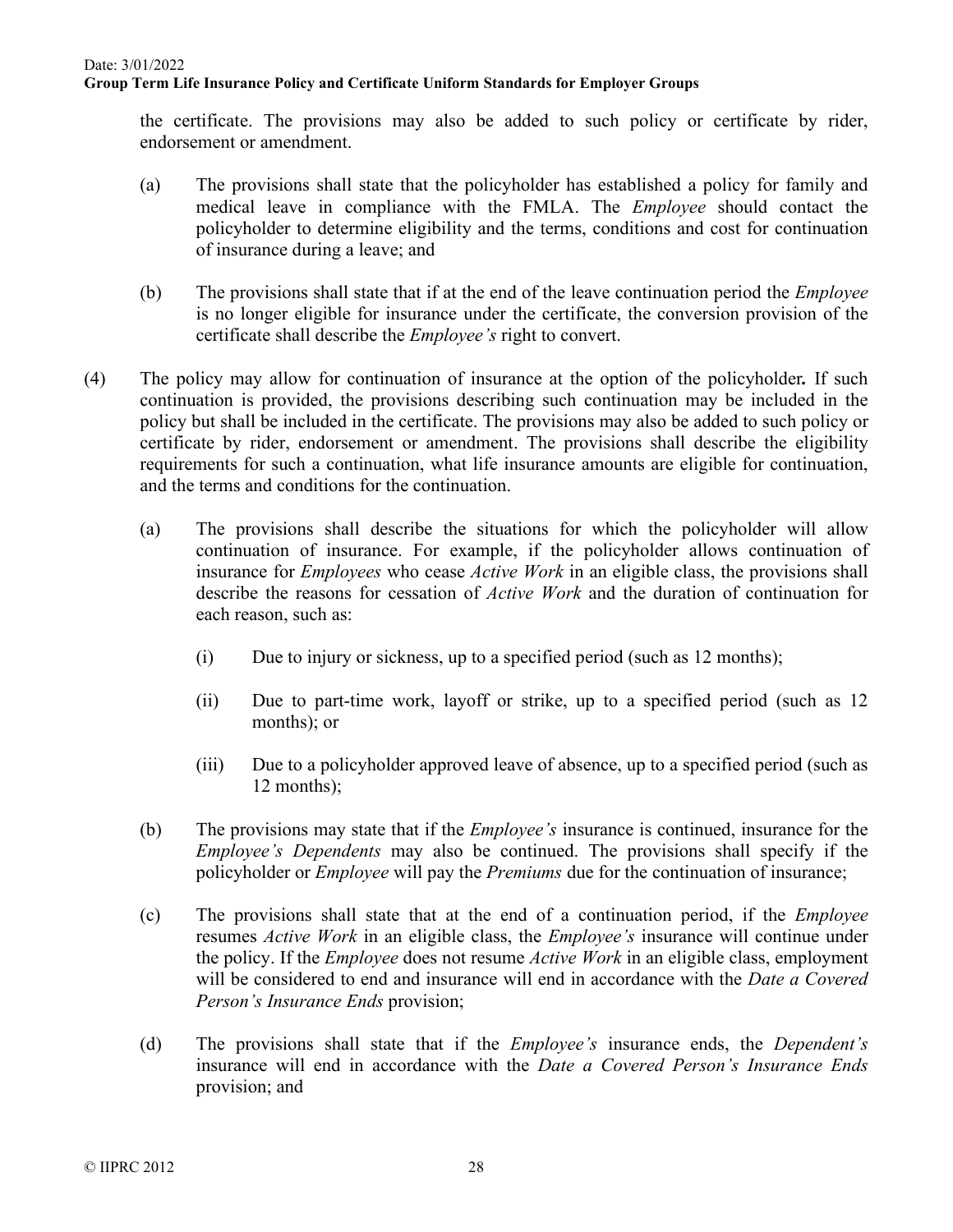(e) The provisions shall state that if insurance ends, the conversion provision of the certificate shall describe the *Employee's* and *Dependent's* right to convert.

## **B. PORTABILITY OF GROUP TERM LIFE INSURANCE**

- (1) The policy may allow for portability of group term life insurance that ends under the policy, at the option of the *Employee* (portability). If portability coverage is provided, the provisions describing such coverage may be included in the policy but shall be included in the certificate. The provisions may also be added to such policy or certificate by rider, endorsement or amendment. The provisions shall describe the eligibility requirements for such portability, what life insurance amounts are eligible for portability, the duration of the portability coverage and the terms and conditions for electing portability.
	- (a) The provision shall state whether additional benefits, such as accidental death benefits, accidental dismemberment benefits, accidental death and dismemberment benefits, waiver of premium and accelerated death benefits, as applicable, may be ported in addition to the *Covered Person's* life insurance amount.
	- (b) If an insurance company will include additional benefits, the type of benefits to be included shall be specified, and where the standards say "exclusive of additional benefits", the insurance company shall substitute "inclusive of additional benefits".
	- (c) The provisions shall specify if portability coverage will be provided under the same group policy in a separate class or if coverage will be provided under another group policy that has been issued specifically for, and limited to, providing portability coverage for *Employees* and their *Dependents* whose coverage ends under an employer's plan;
	- (d) The provisions shall state that the portability coverage is available if the certificate is in effect at the time of the event giving rise to a person's eligibility to port coverage, and that portability coverage shall only be available for amounts of group term life insurance for which no application to convert has been made;
	- (e) The provisions shall specify the maximum amount of group term life insurance that may be available under the portability option, and the amount ported shall not exceed the life insurance amount that was provided under the certificate before the coverage ended. The provisions may also allow an *Employee* to request additional life insurance amounts, but such amounts shall be subject to evidence of insurability. However, such additional amounts may only be requested at the time of portability or later when the *Employee* has a life-changing event, such as a change in marital status, adoption or birth of a child, legal guardianship or court order, etc.
	- (f) If portability coverage is to be provided under another group policy that has been issued specifically for, and limited to, portability coverage, the provisions shall state that evidence of insurability shall not be required if election for portability coverage is made within a specified period of time (such as at least 31 days) after insurance ends. If portability coverage is to be provided under the same group policy, the provisions may state that evidence of insurability shall be required for such coverage. If evidence of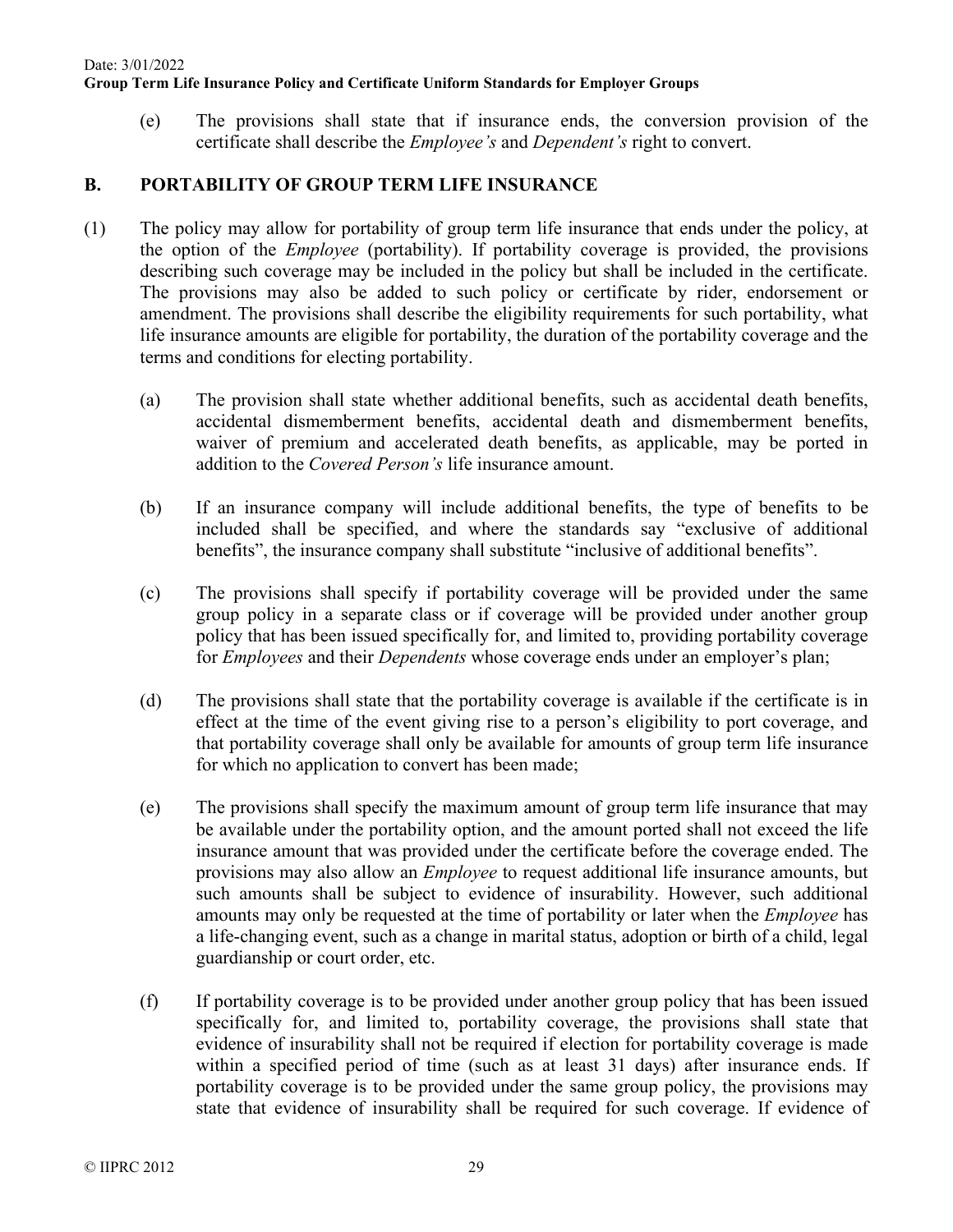insurability is not required, the provisions may also allow an insurance company to require evidence of insurability if the *Employee* wants a preferred class premium;

- (g) The provisions shall specify the *Premium* payment requirements, such as who has the responsibility to pay the *Premium*, the frequency for such payment, etc;
- (h) If portability coverage is to be provided under another group policy, the provisions shall state that:
	- (i) A new certificate will be issued under that group policy;
	- (ii) The new certificate will describe the benefits provided;
	- (iii) The new certificate shall state that the new benefits may not be the same as those that end under the policyholder's group policy; and
	- (iv) The new certificate shall include a conversion provision that provides for the *Employee's* and *Dependent's* right to convert if portability coverage ends at any time;
- (i) If portability coverage is to be provided under the same group policy in a separate class, the certificate shall include a conversion provision that provides for the *Employee's* and *Dependent's* right to convert if portability coverage ends at any time;
- (j) The application for portability coverage may include a schedule of *Premiums* and payment instructions, or such schedule and instructions will be included in the application kit; and
- (k) The provision shall state that if a *Covered Person* dies within a specified period of time (such as at least 31 days) of the date insurance ends under the certificate, and an application for portability coverage is not received by the insurance company during such time, the insurance company shall pay the life insurance benefit in accordance with the conversion provision. If an application for portability coverage is received by the insurance company during such period, the insurance company shall pay the amount of life insurance, exclusive of additional benefits, that the *Covered Person* was entitled to convert under the terms of the certificate. Any premiums paid for the portability coverage shall be refunded. In no event shall the insurance company be required to pay the death benefit under the conversion, portability coverage and the continuation provisions of the certificate.

## **C. CONVERSION**

(1) The policy shall include conversion provisions. The provisions may be included in the policy but shall be included in the certificate. The provisions may also be added to the policy or the certificate by rider, endorsement or amendment. The provisions give *Covered Persons* who are eligible the right to buy an individual policy of life insurance ("conversion policy") from the insurance company. The provisions shall describe the eligibility requirements for conversion,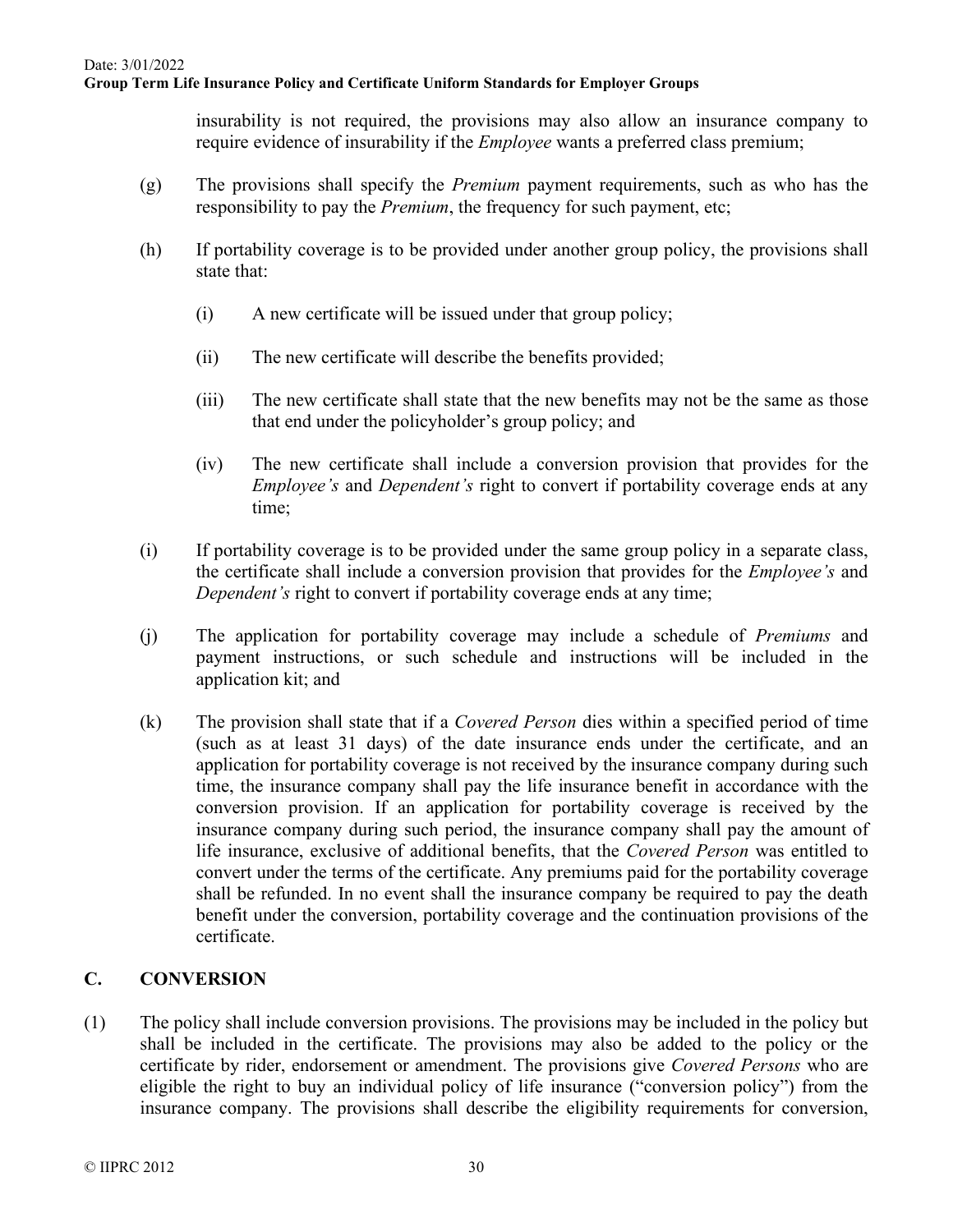when the conversion right would be available, what life insurance amounts are eligible for conversion, and the terms and conditions for electing conversion.

- (a) The provision shall state whether additional benefits, such as accidental death benefits, accidental dismemberment benefits, accidental death and dismemberment benefits, waiver of premium and accelerated death benefits, as applicable, may be converted in addition to the *Covered Person's* life insurance amount.
- (b) If an insurance company will include additional benefits, the type of benefits to be included shall be specified, and where the standards say "exclusive of additional benefits", the insurance company shall substitute "inclusive of additional benefits".
- (c) The provisions shall state that evidence of insurability is not required if a *Covered Person* applies for the conversion policy and pays the required *Premium* and the insurance company receives such application and *Premium* during the specified conversion period of at least 31 calendar days after the date on which group term life insurance ends or is reduced;
- (d) *Right to Convert Employee Insurance.* The provisions shall describe the situations which would entitle an *Employee* to convert, as follows:
	- (i) The *Employee's* group term life insurance ends for one or more of the following reasons:
		- (A) The *Employee* ceases to be in an eligible class;
		- (B) The *Employee's* employment ends;
		- (C) The *Employee's* continuation of insurance, if any, ends;
		- (D) The *Employee's* portability coverage, if any, ends
		- (E) The group policy ends; or
		- (F) The policy is changed to end life insurance for the eligible class to which the *Employee* belongs; or
	- (ii) The *Employee's* life insurance is reduced:
		- (A) On or after the *Employee* attains a specified age;
		- (B) Because the *Employee* changes from one eligible class to another; or
		- (C) Due to policy change;
- (e) The following are the Employee conversion provisions: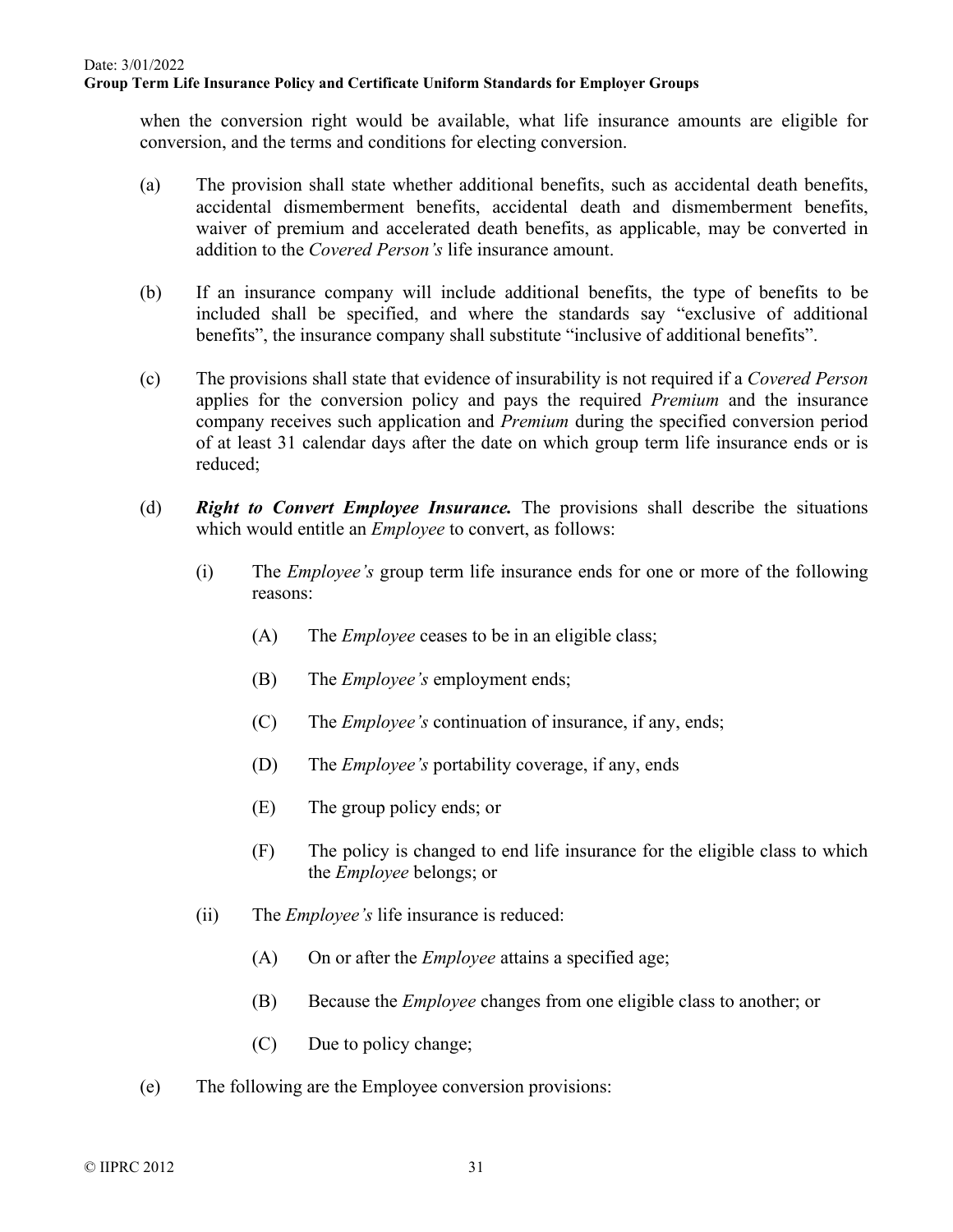- (i) The provisions may state that if the *Employee* elects not to convert a reduced amount of life insurance, the *Employee* shall not have the right to convert such amount at a later date;
- (ii) The provisions shall state that the insurance company must receive the completed application and required *Premium* within a specified period of at least 31 days after insurance ends or is reduced (the "conversion period");
- (iii) The provisions shall describe the requirements for providing notice of the right to convert. The *Employee* shall be given written notice of the conversion right at least 15 days prior to the date insurance ends or is reduced. The right to convert will expire on the later of 16 days after the *Employee* is given such notice or the end of the conversion period, but in no event shall the right to convert extend beyond 60 days after the expiration of the conversion period. Written notice shall be given to the *Employee* by the policyholder or insurance company administering the coverage. The notice shall be mailed to the *Employee's* last known address and shall constitute notice of the right to convert;
- (iv) If portability coverage is provided in the certificate and evidence of insurability is required to port the amount of *Employee* life insurance that ends under the certificate, the provisions shall state that if the *Employee*'s initial, timely application for such portability coverage is rejected, the *Employee* shall be given additional written notice of a conversion right by the insurance company, and that right to convert will expire 31 days after the date such notice was given;
- (v) The provisions shall state that *Premiums* for the conversion policy shall be based on:
	- (A) The insurance company's rates then in use;
	- (B) The form and amount of insurance;
	- (C) The *Employee's* class of risk; and
	- (D) The *Employee's* attained age when insurance ends or is reduced;
- (vi) The provisions shall state that the conversion policy may be any form then customarily offered by the insurance company, other than individual term life insurance. The conversion policy may be issued without any additional benefits, whether or not such benefits were in effect on the date insurance ended or was reduced;
- (vii) The provisions shall state that the conversion policy will take effect on the day after the conversion period ends;
- (viii) The provisions shall state that if the *Employee's* insurance ends or is reduced for any reason as specified in the certificate, the maximum amount that the *Employee* may elect to convert shall be the amount, exclusive of additional benefits, that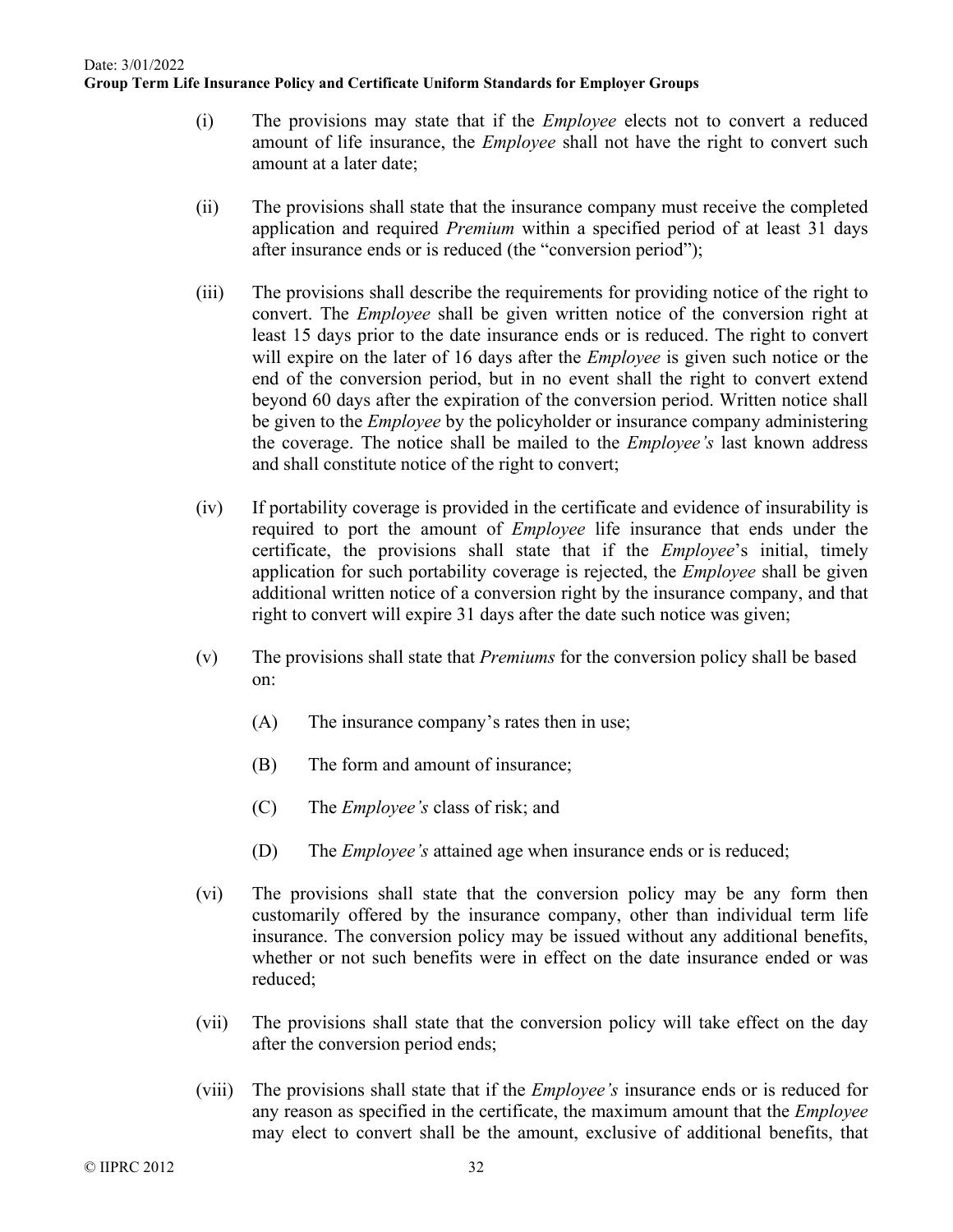ends or is reduced under the certificate, less the amount of life insurance for which the *Employee* becomes eligible under any group policy within 31 days after the date the *Employee's* insurance ended or was reduced;

- (ix) The provisions shall state that during the conversion period the *Employee's* life insurance will continue under the terms of the certificate. If the *Employee* dies during the conversion period, the insurance company shall pay the amount of life insurance, exclusive of additional benefits, that the *Employee* was entitled to convert under the terms of the certificate. If application and *Premium* payment has been made for the conversion policy, any premiums paid for the conversion policy shall be refunded. In no event shall the insurance company be liable to pay a death benefit under both the group policy and the conversion policy;
- (x) If the certificate provides for portability coverage, the provisions shall state that if application and *Premium* payment is made for portability coverage and the *Employee* dies during the conversion period, the insurance company shall pay the amount of life insurance, exclusive of additional benefits, that the *Employee* was entitled to convert under the terms of the certificate. Any premiums paid for the portability coverage shall be refunded. In no event shall the insurance company be liable to pay a death benefit for both the coverage that the *Employee* was entitled to convert and the amount that the *Employee* ported, whether such ported coverage is to be provided under the same or a different group policy; and
- (xi) If the certificate provides for portability coverage and allows the *Employee* to port more than what the *Employee* is eligible to convert, then the provisions shall state that:
	- (A) If the *Employee* is eligible, applies and pays the *Premium* for an amount of portability coverage greater than the amount the *Employee* was entitled to convert under the certificate; and
	- (B) Such application is approved by the insurance company; then,
	- (C) If the *Employee* dies during the conversion period, the insurance company shall pay the amount of life insurance, exclusive of additional benefits, for which the *Employee* is approved under the terms of the portability provisions of the certificate, whether such coverage is to be provided under the same or a different group policy. In no event shall the insurance company be liable to pay a death benefit for both the coverage that the *Employee* was entitled to convert and the coverage that the *Employee* was entitled to port, if any, whether such ported coverage was to be provided under the same or different group policy ; and
	- (D) If the portability application is not approved, and the *Employee* dies during the conversion period, the insurance company will pay the amount of life insurance, exclusive of additional benefits, that the *Employee* was entitled to convert under the certificate. Any premiums paid for portability coverage shall be refunded. In no event shall the insurance company be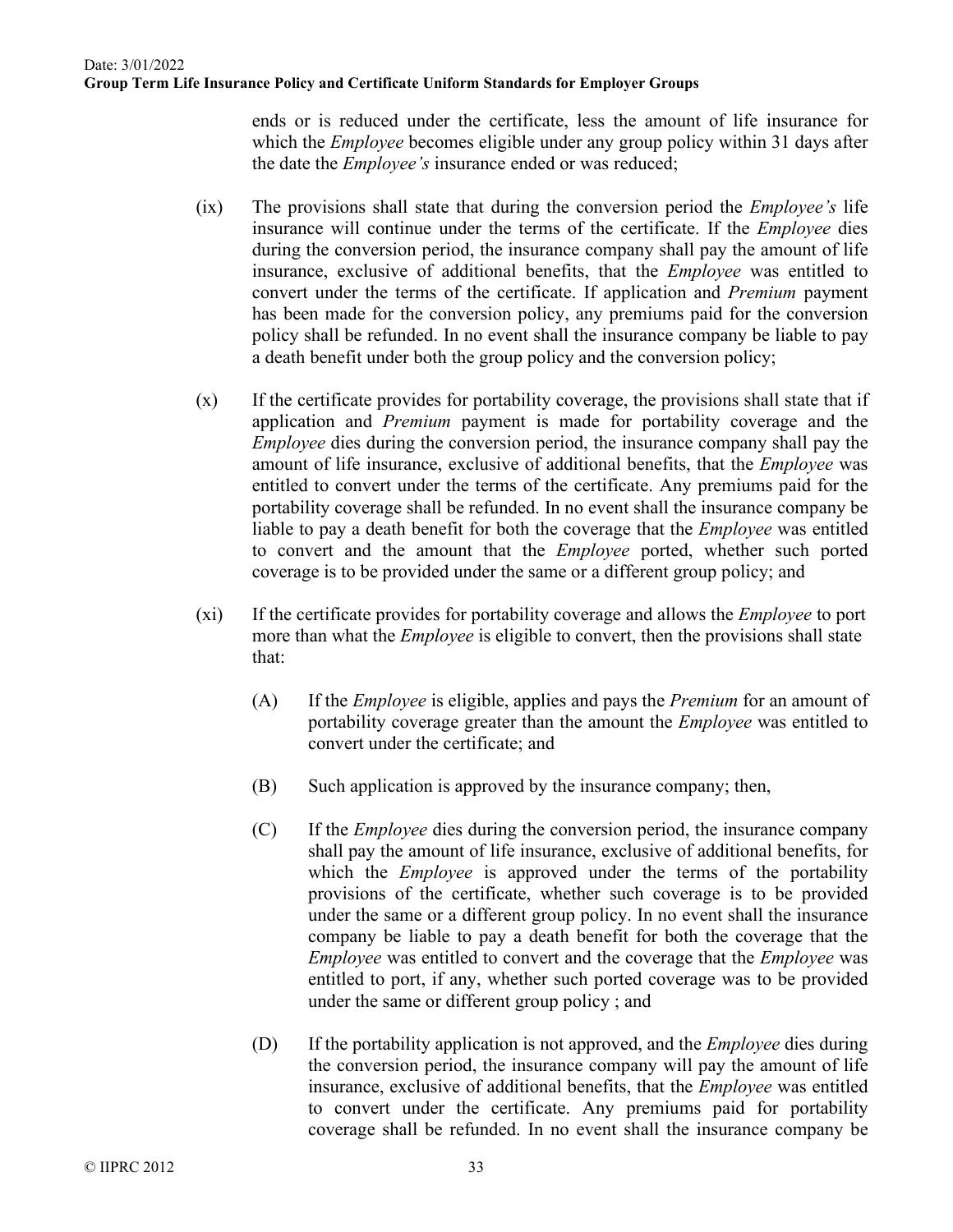liable to pay a death benefit for both the coverage that the Employee was entitled to convert and the coverage that the *Employee* was entitled to port, if any, whether such ported coverage was to be provided under the same or a different group policy;

- (f) *Right to Convert Dependent Insurance*. The provisions shall describe the situations which would allow the conversion of *Dependent's* insurance, as follows:
	- (i) An *Employee* may convert the *Dependent's* life insurance if it ends for any reason other than:
		- (A) Nonpayment of premium;
		- (B) A spouse ceases to be a *Spouse* as defined in the certificate; or
		- (C) A *Child* attains the limiting age for coverage under the certificate;
	- (ii) An *Employee* may convert the *Dependent's* life insurance if it is reduced:
		- (A) On or after the *Dependent* attains a specified age;
		- (B) Because the *Employee* changes from one eligible class to another; or
		- (C) Due to a policy change;
	- (iii) A *Spouse* may convert life insurance if it ends because the spouse ceases to be a *Spouse* as defined in the certificate; or
	- (iv) A *Child* may convert life insurance if it ends because the *Child* attains the limiting age for coverage under the certificate;
- (g) The following conversion provisions apply to the right to convert *Dependent* insurance:
	- (i) The provisions may state that if the *Employee* elects not to convert a *Dependent's* reduced amount of life insurance, the *Employee* shall not have the option to convert such reduced amount at a later date;
	- (ii) The provisions shall state that the insurance company must receive the completed application and required *Premium* within a specified period of at least 31 days after insurance ends or is reduced (the "conversion period");
	- (iii) The provisions shall describe the requirements for providing notice of the right to convert. The *Employee* shall be given written notice of the right to convert *Dependent's* insurance at least 15 days prior to the date insurance ends or is reduced. The right to convert will expire on the later of 16 days after the *Employee* is given such notice or the end of the conversion period, but in no event shall the right to convert extend beyond 60 days after the expiration of the conversion period.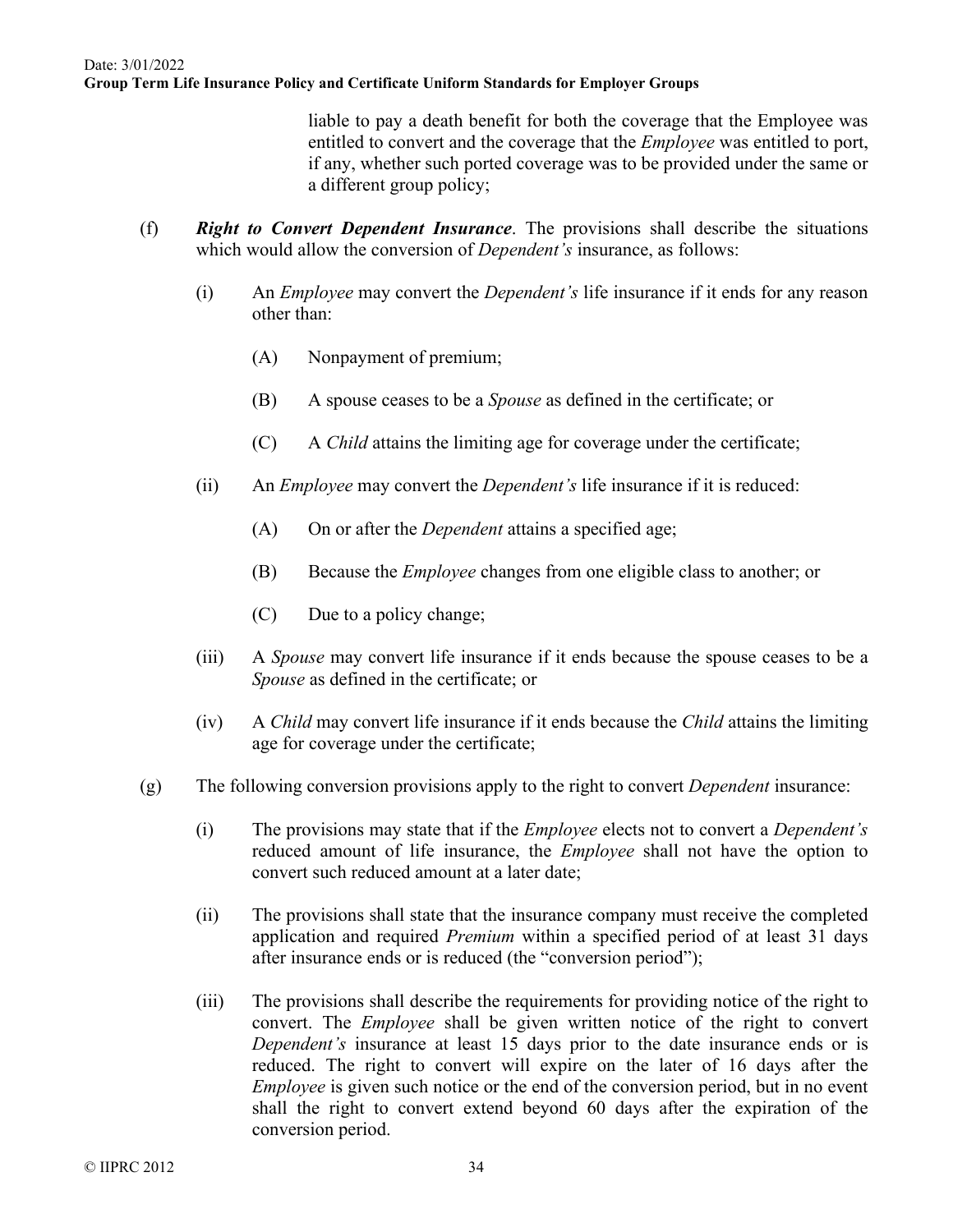Written notice shall be given to the *Employee* by the policyholder or insurance company administering the coverage. The notice shall be mailed to the *Employee's* last known address and shall constitute notice of the right to convert;

- (iv) If portability coverage is provided in the certificate and evidence of insurability is required to port the amount of *Dependent* life insurance that ends under the certificate, the provisions shall state that if the initial, timely application for such portability coverage is rejected, the *Employee* shall be given additional written notice of the right to convert *Dependent* insurance by the insurance company, and that right to convert will expire 31 days after the date such notice was given;
- (v) The provisions may state that *Premiums* for the conversion policy will be based on:
	- (A) The insurance company's rates then in use;
	- (B) The form and amount of insurance;
	- (C) The *Dependent's* class of risk; and
	- (D) The *Dependent'*s attained age when insurance ends or is reduced;
- (vi) The provisions shall state that the conversion policy may be any form then customarily offered by the insurance company, other than individual term life insurance. The conversion policy may be issued without any additional benefits, whether or not such benefits were in effect on the date insurance ended or was reduced;
- (vii) The provisions shall state that the conversion policy will take effect on the day after the conversion period ends;
- (viii) The provisions shall state that if the *Dependent's* insurance ends or is reduced for any reason, the maximum amount that may be converted shall be the *Dependent's* life insurance amount, exclusive of additional benefits, that ends or is reduced under the certificate, less the amount of *Dependent* life insurance for which the *Employee* becomes eligible under any group policy within 31 days after the date the *Dependent's* insurance ended or was reduced;
- (ix) The provisions shall state that during the conversion period the *Dependent's* life insurance will continue under the certificate. If the *Dependent* dies during the conversion period, the insurance company shall pay the *Dependent* life insurance amount, exclusive of additional benefits, that was entitled to be converted under the certificate. If application and *Premium* payment is made for the conversion policy, any premiums paid for the conversion policy shall be refunded. In no event shall the insurance company be liable to pay a death benefit under both the group policy and the conversion policy;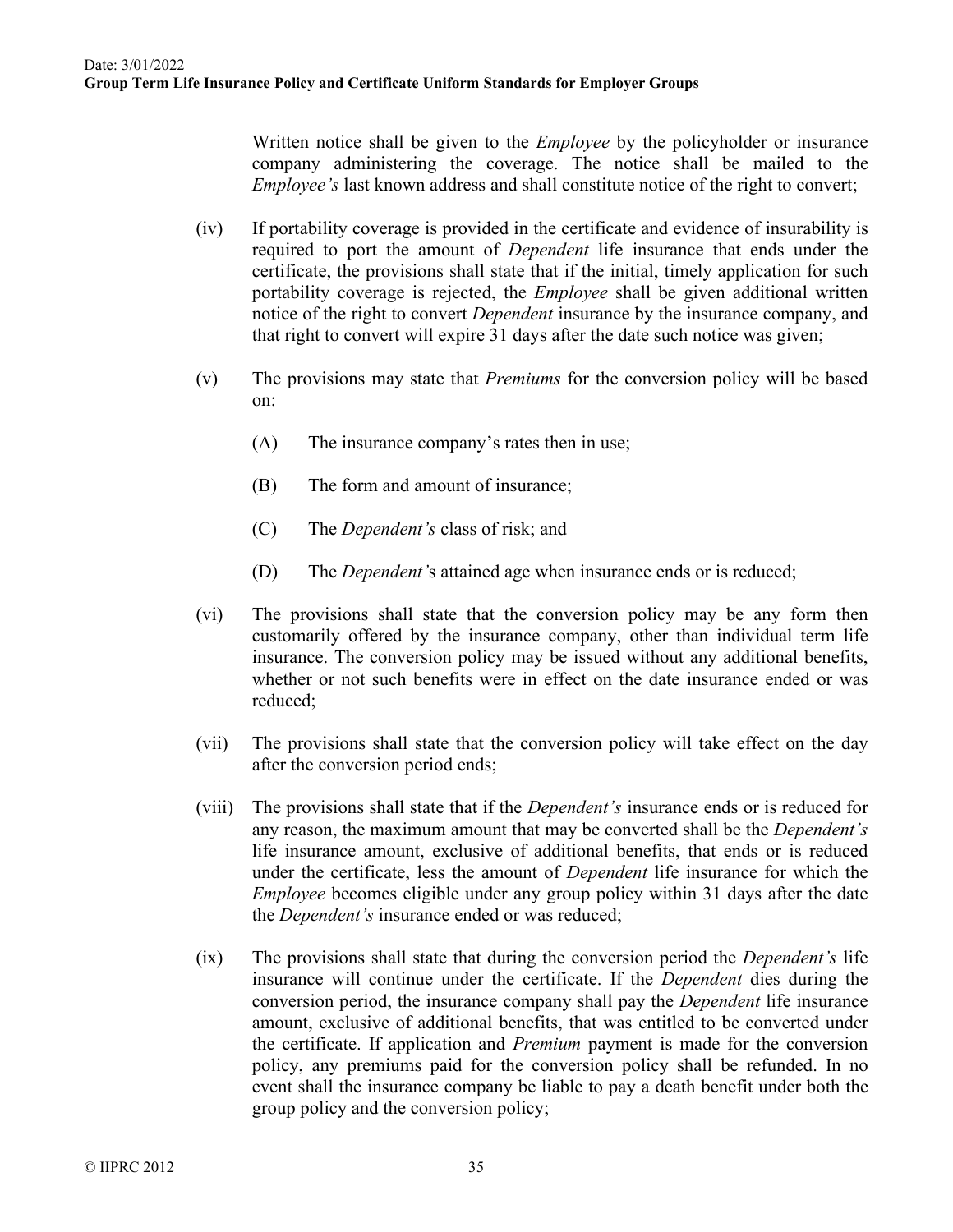- (x) If the certificate provides for the portability of *Dependent* coverage, the provisions shall state that if application and *Premium* payment is made for *Dependent* portability coverage and the *Dependent* dies during the conversion period, the insurance company shall pay the *Dependent* life insurance amount, exclusive of additional benefits, that was entitled to be converted under the certificate. Any premiums paid for the portability coverage shall be refunded. In no event shall the insurance company be liable to pay a death benefit for both the coverage that was entitled to be converted and the coverage that was entitled to be ported, whether such portability coverage is to be provided under the same or a different group policy; and
- (xi) If the certificate provides for portability coverage and allows for porting an amount greater than the amount eligible for conversion, the provisions shall state that:
	- (A) If application and payment of *Premium* is made for an amount of *Dependent* portability coverage greater than the *Dependent* life insurance amount that could have been converted under the certificate; and
	- (B) Such application is approved by the insurance company; then,
	- (C) If the *Dependent* dies during the conversion period, the insurance company shall pay the amount of *Dependent* life insurance, exclusive of additional benefits, for which the *Dependent* is approved under the terms of the portability provisions of the certificate, whether such coverage is to be provided under the same or a different group policy. In no event shall the insurance company be liable to pay a death benefit for both the *Dependent* coverage that was entitled to be converted and the *Dependent*  coverage that was ported, whether such ported coverage was to be provided under the same or a different group policy; and
	- (D) If the portability application is not approved, and the *Dependent* dies during the conversion period, the insurance company shall pay the amount of *Dependent* life insurance, exclusive of additional benefits, that was entitled to be converted under the certificate. Any premiums paid for portability coverage shall be refunded. In no event shall the insurance company be liable to pay a death benefit for both the *Dependent* coverage that was entitled to be converted and the *Dependent* coverage that was ported, whether such ported coverage is to be provided under the same or a different group policy.

## **D. LIFE INSURANCE BENEFITS**

- (1) The certificate shall include the provisions describing the life insurance benefits available under the policy for *Employees* and *Dependents*, as applicable.
	- (a) The provisions shall state that if a *Covered Person* dies, *Proof of Loss* is required to be sent to the insurance company. When the insurance company receives such *Proof of Loss*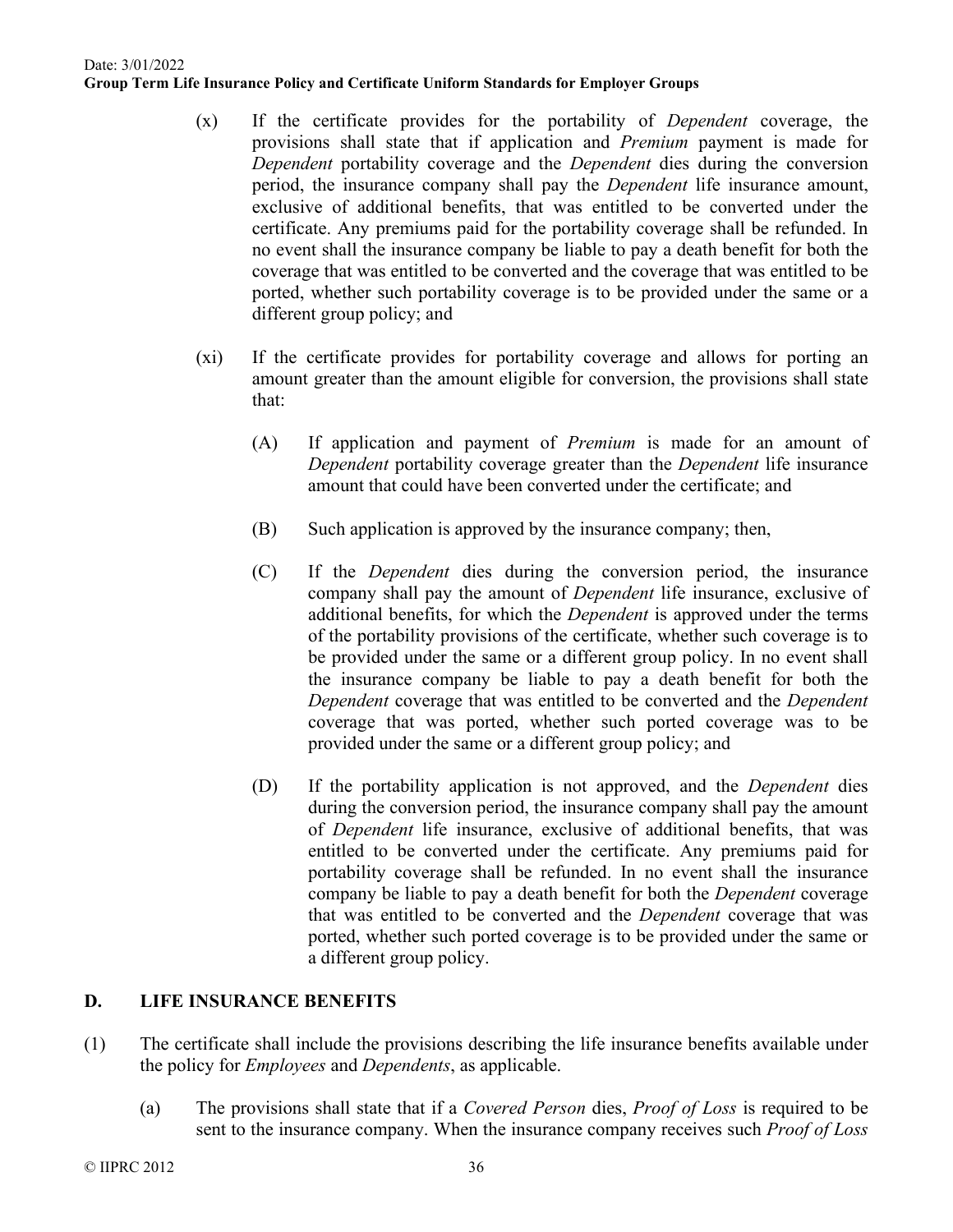with the claim, the insurance company will review the claim and if it approves it will pay the *Beneficiary* the death benefit of the certificate that is in effect on the date of death;

- (b) The provisions may limit the amount of *Dependent* insurance; and
- (c) The provisions shall state that the insurance company shall either pay the death benefit in one sum or in a method comparable to one sum. The provisions may state that other methods of payment may be made available.